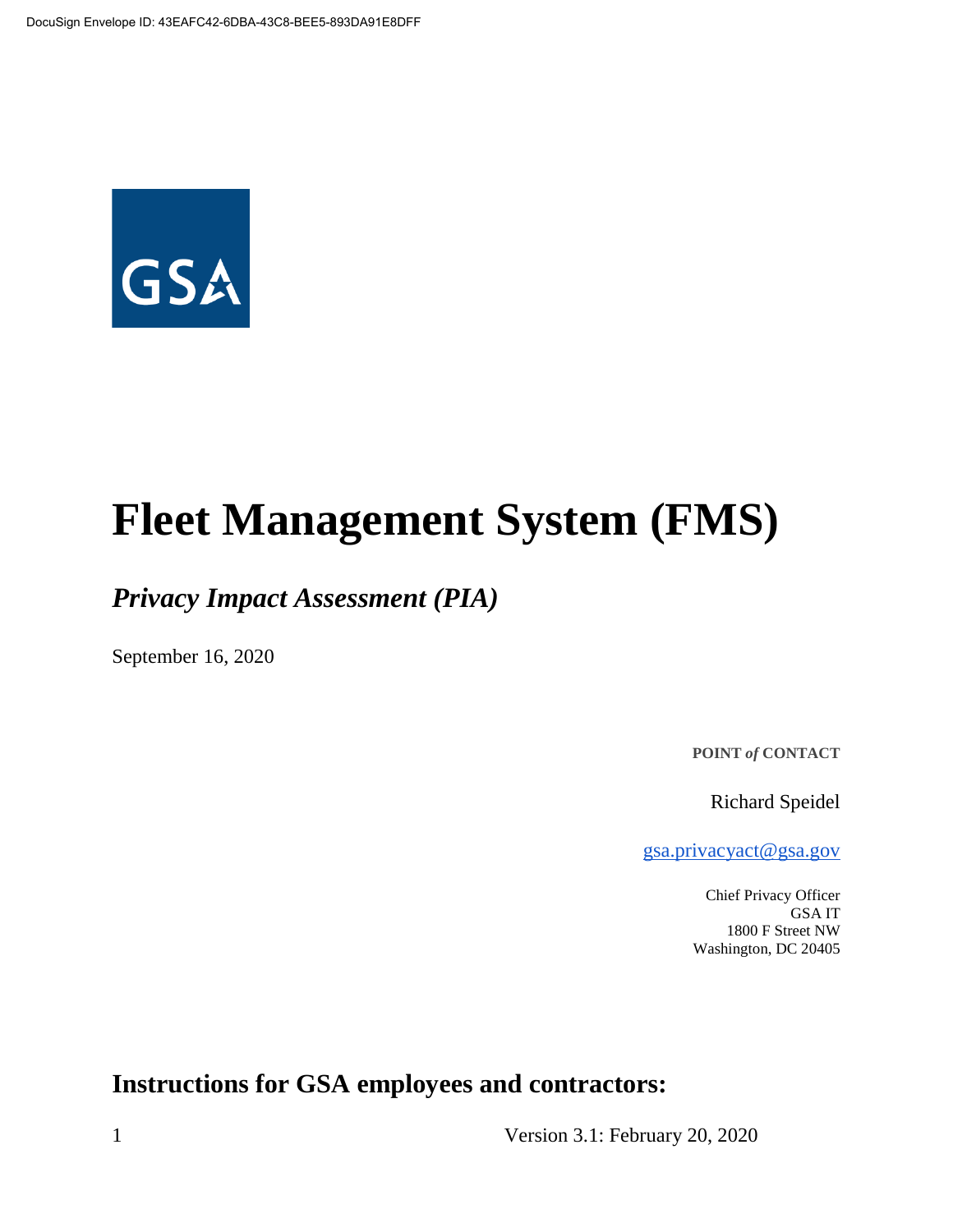This template is designed to help GSA employees and contractors comply with th[e](https://www.justice.gov/opcl/e-government-act-2002) [E-](https://www.justice.gov/opcl/e-government-act-2002)[Government Act of 2002, Section 208.](https://www.justice.gov/opcl/e-government-act-2002) GSA conducts privacy impact assessments (PIAs) for electronic information systems and collections in accordance with [CIO 1878.3 Developing and](https://insite.gsa.gov/directives-library/developing-and-maintaining-privacy-threshold-assessments-privacy-impact-assessments-privacy-act-notices-and-system-of-records-notices-18783-cio)  [Maintaining Privacy Threshold Assessments, Privacy Impact Assessments, Privacy Act Notices,](https://insite.gsa.gov/directives-library/developing-and-maintaining-privacy-threshold-assessments-privacy-impact-assessments-privacy-act-notices-and-system-of-records-notices-18783-cio)  [and System of Records Notices.](https://insite.gsa.gov/directives-library/developing-and-maintaining-privacy-threshold-assessments-privacy-impact-assessments-privacy-act-notices-and-system-of-records-notices-18783-cio) The template is designed to align with GSA business processes and can cover all of the systems, applications, or projects logically necessary to conduct that business.

The document is designed to guide GSA Program Managers, System Owners, System Managers, and Developers as they assess potential privacy risks during th[e](https://insite.gsa.gov/cdnstatic/insite/Managing_Enterprise_Risk_%5BCIO_IT_Security_06-30_Rev_14%5D_02-01-2019.pdf) [early stages of development and](https://insite.gsa.gov/cdnstatic/insite/Managing_Enterprise_Risk_%5BCIO_IT_Security_06-30_Rev_14%5D_02-01-2019.pdf)  [throughout the system, application, or project's life cycle.](https://insite.gsa.gov/cdnstatic/insite/Managing_Enterprise_Risk_%5BCIO_IT_Security_06-30_Rev_14%5D_02-01-2019.pdf)

The completed PIA shows how GSA builds privacy protections into technology from the start. Completed PIAs are available to the public at [gsa.gov/pia.](https://www.gsa.gov/reference/gsa-privacy-program/privacy-impact-assessments-pia)

Each section of the template begins with a statement of GSA's commitment to the Fair Information Practice Principles (FIPPs), a set of eight precepts that are codified in the [Privacy](https://www.justice.gov/opcl/policy-objectives)  [Act of 1974.](https://www.justice.gov/opcl/policy-objectives)

**Please complete all sections in italicized brackets and then delete the bracketed guidance, leaving only your response.** Please note the instructions, signatory page, and document revision history table will be removed prior to posting the final PIA to GSA's website. **Please send any completed PIAs or questions to gsa.privacyact@gsa.gov.**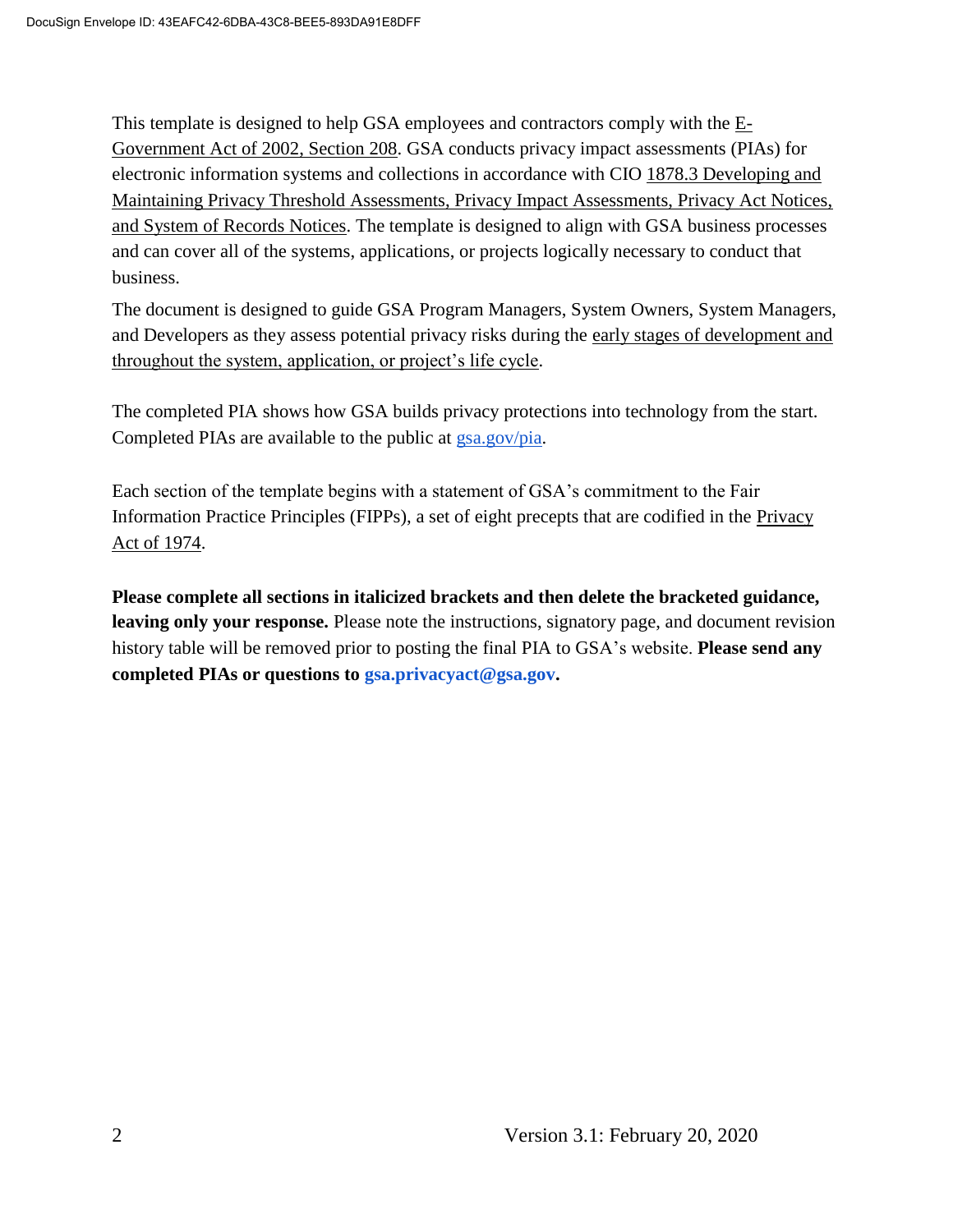# **Stakeholders**

Name of Information System Security Manager (ISSM): Gerald Weeks

Name of Program Manager/System Owner: Mohamed Chaouchi

# **Signature Page**

Signed:

-DocuSigned by:

**\_\_\_\_\_\_\_\_\_\_\_\_\_\_\_\_\_\_\_\_\_\_\_\_\_\_\_\_\_\_\_\_\_\_\_\_\_\_**

Information System Security Manager (ISSM)

-DocuSigned by: Mohamed Chaouchi

**\_\_\_\_\_\_\_\_\_\_\_\_\_\_\_\_\_\_\_\_\_\_\_\_\_\_\_\_\_\_\_\_\_\_\_\_\_\_** Program Manager/System Owner

-DocuSigned by: Kichard Spridel

Chief Privacy Officer (CPO) - Under the direction of the Senior Agency Official for Privacy (SAOP), the CPO is responsible for evaluating the PIA and ensuring the program manager/system owner has provided complete privacy-related information.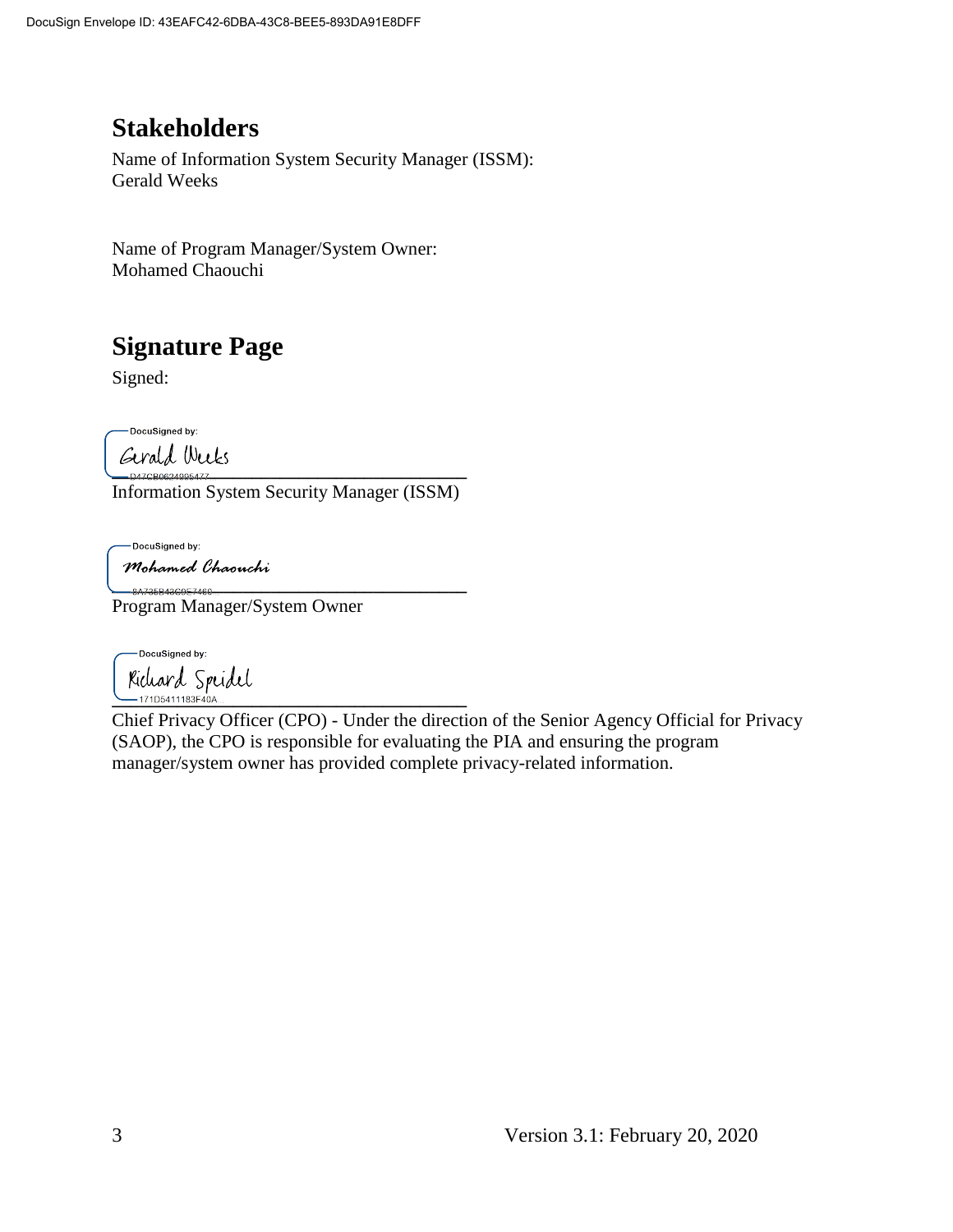# **Document Revision History**

| <b>Date</b> | <b>Description</b>                                                                                                                  | <b>Version of</b><br><b>Template</b> |
|-------------|-------------------------------------------------------------------------------------------------------------------------------------|--------------------------------------|
| 01/01/2018  | Initial Draft of PIA Update                                                                                                         | 1.0                                  |
| 04/23/2018  | Added questions about third-party services and<br>robotics process automation (RPA)                                                 | 2.0                                  |
| 6/26/2018   | New question added to Section 1 regarding<br><b>Information Collection Requests</b>                                                 | 2.1                                  |
| 8/29/2018   | Updated prompts for questions 1.3, 2.1 and 3.4.                                                                                     | 2.2                                  |
| 11/5/2018   | Removed Richard's email address                                                                                                     | 2.3                                  |
| 11/28/2018  | Added stakeholders to streamline signature process<br>and specified that completed PIAs should be sent to<br>gsa.privacyact@gsa.gov | 2.4                                  |
| 4/15/2019   | Updated text to include collection, maintenance or<br>dissemination of PII in accordance with e-Gov Act<br>$(44$ U.S.C. § 208)      | 2.5                                  |
| 9/18/2019   | Streamlined question set                                                                                                            | 3.0                                  |
| 2/20/2020   | Removed email field from signature page                                                                                             | 3.1                                  |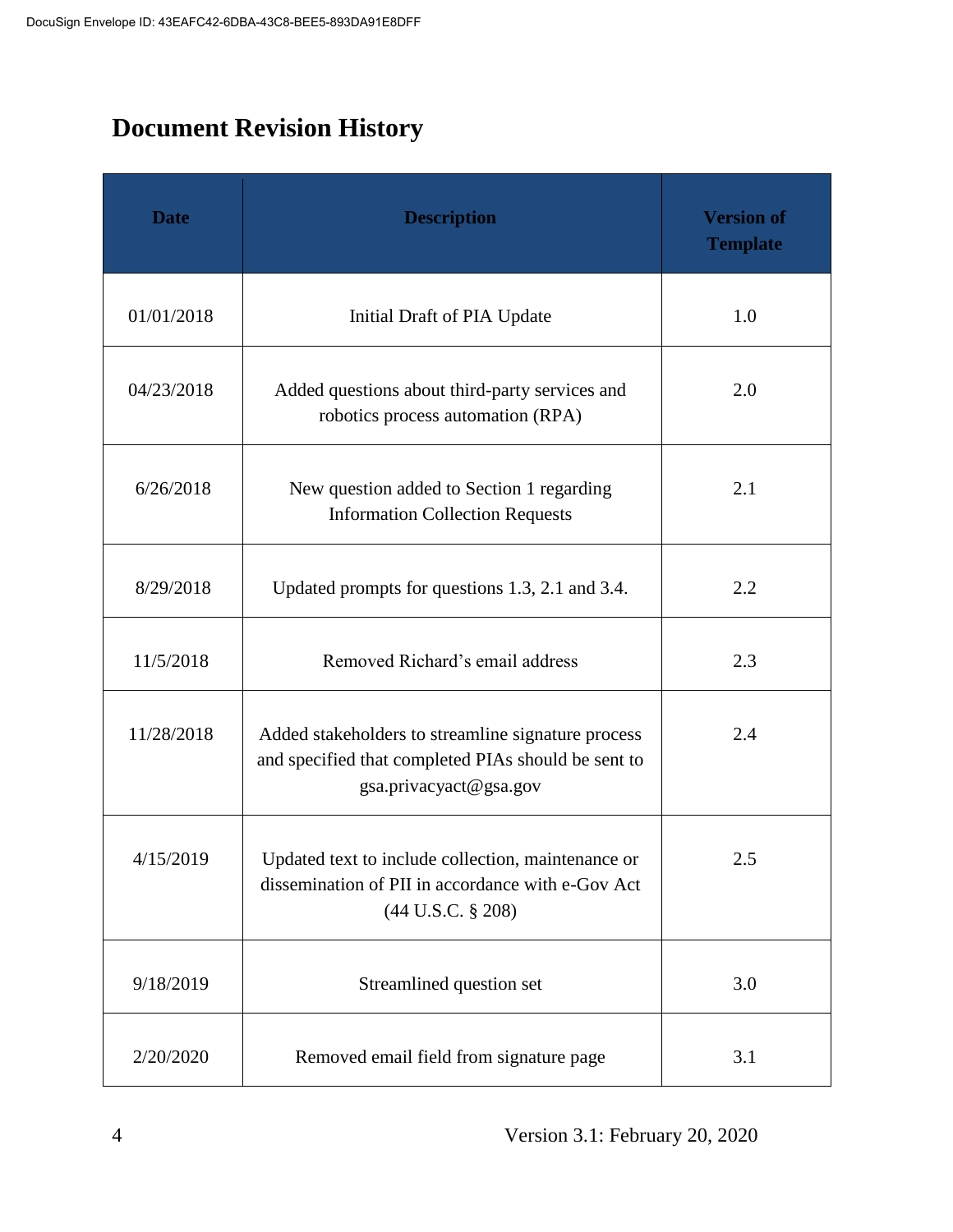| 6/15/2020 | Reviewed and updated the document                       | 3.2 |
|-----------|---------------------------------------------------------|-----|
| 8/19/2020 | Update FMS PIA based on feedback from Privacy<br>Office | 3.3 |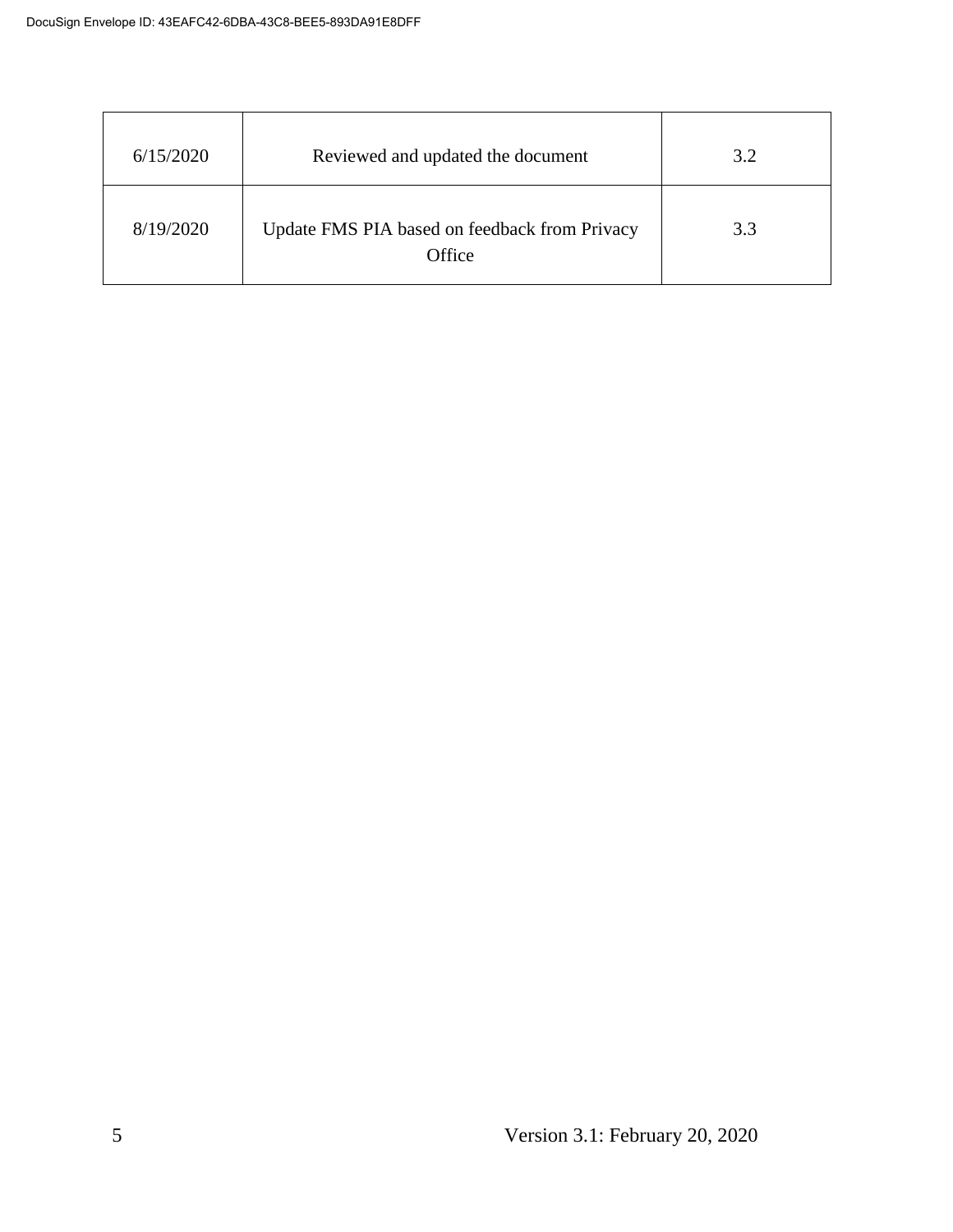# Table of contents

#### **SECTION 1.0 PURPOSE OF COLLECTION**

1.1 What legal authority and/or agreements allow GSA to collect, maintain, use, or disseminate the information?

1.2 Is the information searchable by a personal identifier, for example a name or Social Security number? If so, what Privacy Act System of Records Notice(s) applies to the information being collected?

1.3 Has an information collection request (ICR) been submitted to or approved by the Office of Management and Budget (OMB)? If yes, provide the relevant names, OMB control numbers and expiration dates.

1.4 What is the records retention schedule for the information system(s)? Explain how long and for what reason the information is kept.

#### **SECTION 2.0 OPENNESS AND TRANSPARENCY**

2.1 Will individuals be given notice before the collection, maintenance, use or dissemination and/or sharing of personal information about them? If not, please explain.

#### **SECTION 3.0 DATA MINIMIZATION**

3.1 Why is the collection and use of the PII necessary to the project or system?

3.2 Will the system create or aggregate new data about the individual? If so, how will this data be maintained and used?

3.3 What controls exist to protect the consolidated data and prevent unauthorized access?

3.4 Will the system monitor members of the public, GSA employees, or contractors?

3.5 What kinds of report(s) can be produced on individuals?

3.6 Will the data included in any report(s) be de-identified? If so, how will GSA aggregate or de-identify the data?

#### **SECTION 4.0 LIMITS ON USES AND SHARING OF INFORMATION**

4.1 Is the information in the system, application, or project limited to only the information that is needed to carry out the purpose of the collection, maintenance, use, or dissemination?

4.2 Will GSA share any of the information with other individuals, Federal and/or state agencies, or private sector organizations? If so, how will GSA share the information?

4.3 Is the information collected directly from the individual or is it taken from another source? If so, what is the other source(s)?

4.4 Will the system, application, or project interact with other systems, either within GSA or outside of GSA? If so, what other system(s), application(s) or project(s)? If so, how? If so, is a formal agreement(s) in place?

#### **SECTION 5.0 DATA QUALITY AND INTEGRITY**

5.1 How will GSA verify the information collection, maintenance, use, or dissemination for accuracy and completeness?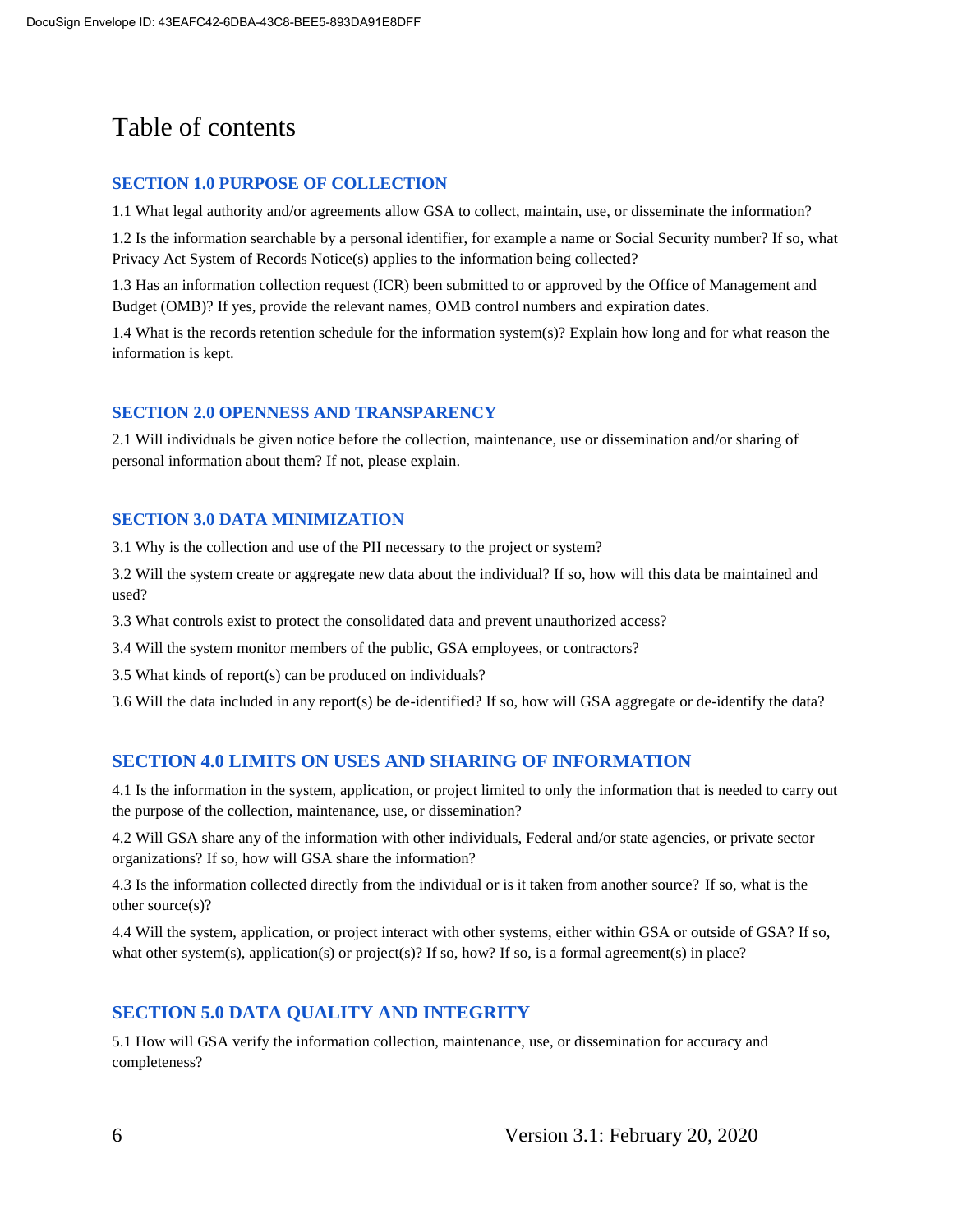#### **SECTION 6.0 SECURITY**

6.1 Who or what will have access to the data in the project? What is the authorization process for access to the project?

6.2 Has GSA completed a system security plan (SSP) for the information system(s) supporting the project?

6.3 How will the system be secured from a physical, technical, and managerial perspective?

6.4 Are there mechanisms in place to identify and respond to suspected or confirmed security incidents and breaches of PII? If so, what are they?

#### **SECTION 7.0 INDIVIDUAL PARTICIPATION**

7.1 What opportunities do individuals have to consent or decline to provide information? Can they opt-in or opt-out? If there are no opportunities to consent, decline, opt in, or opt out, please explain.

7.2 What procedures allow individuals to access their information?

7.3 Can individuals amend information about themselves in the system? If so, how?

#### **SECTION 8.0 AWARENESS AND TRAINING**

8.1 Describe what privacy training is provided to users, either generally or specifically relevant to the project?

#### **SECTION 9.0 ACCOUNTABILITY AND AUDITING**

9.1 How does the system owner ensure that the information is being used only according to the stated practices in this PIA?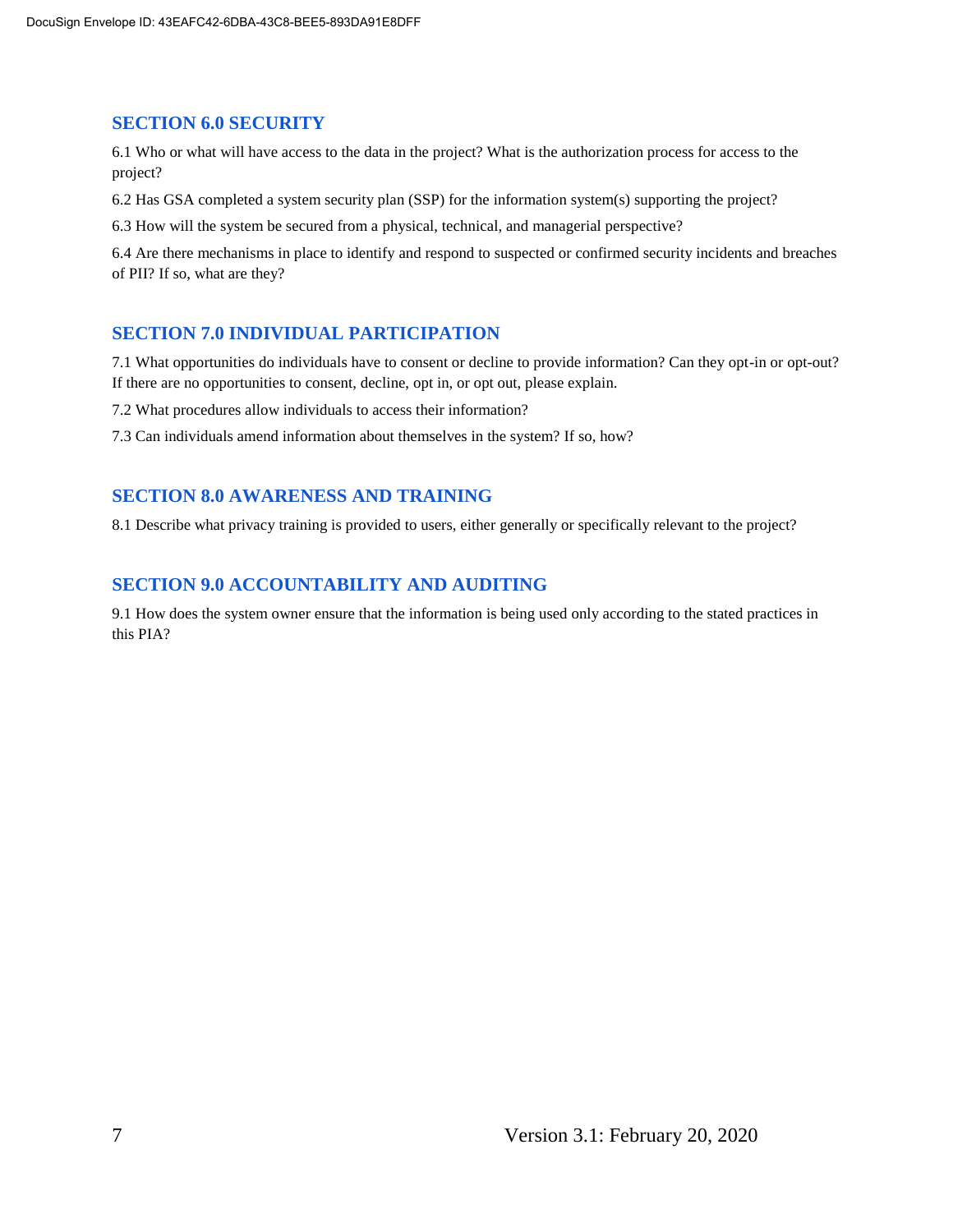#### **Document purpose**

This document contains important details about *Fleet Management System (FMS), Travel and Transportation Logistics (TTL).* To accomplish its mission *GSA IT, Office of Acquisition IT Services (IQ)* must, in the course of *Fleet Management,* collect personally identifiable information (PII) about the people who use such products and services. PII is any information  $^{[1]}$ that can be used to distinguish or trace an individual's identity like a name, address, or place and date of birth.

GSA uses Privacy Impact Assessments (PIAs) to explain how it collects, maintains, disseminates, uses, secures, and destroys information in ways that protect privacy. This PIA comprises sections that reflect GSA's [privacy policy](https://www.gsa.gov/website-information/privacy-and-security-notice) and [program goals.](https://www.gsa.gov/portal/category/21419) The sections also align to the Fair Information Practice Principles (FIPPs), a set of eight precepts codified in the Privacy Act of 1974.[2]

#### **A. System, Application, or Project Name:**

Fleet Management System (FMS) - FMS can be found in GSA's GEAR and/or ARCHER system under ClearPath.

#### **B. System, application, or project includes information about:**

FMS manages the GSA leased vehicle inventory and tracks the leased vehicle throughout its useful life, from initial vehicle receipt through operational use/assignment (including: management of accidents, maintenance and repair) to ultimate disposal/sale. FM supports over- \$2-billion per year Fleet vehicle leasing program for the Office of Fleet Management/GSA Fleet. FMS supports approximately 800 GSA users in eleven regions and 30,000 Federal customers. This application supports the stateside service GSA provides to agencies who lease vehicles from GSA.

The GSAFleet2Go mobile app provides timely, Fleet-relevant information from sources that would not otherwise be available to Fleet customers: Fleet Service Representatives and Fleet Maintenance Center Contact information, Fueling and Maintenance locations, Manufacturer Warranty Service Contact Information. FMS2Go allows users to load new vehicle inventory and assign vehicles to customers or terminate them from assignment using handheld devices. Remote users upload the data to a local PC which, in turn, sends the data to the FMS database during the nightly batch process. The targeted users of this application are "GSA" and "PUBLIC" (limited to GSA Leased Federal Agency Vehicle customers).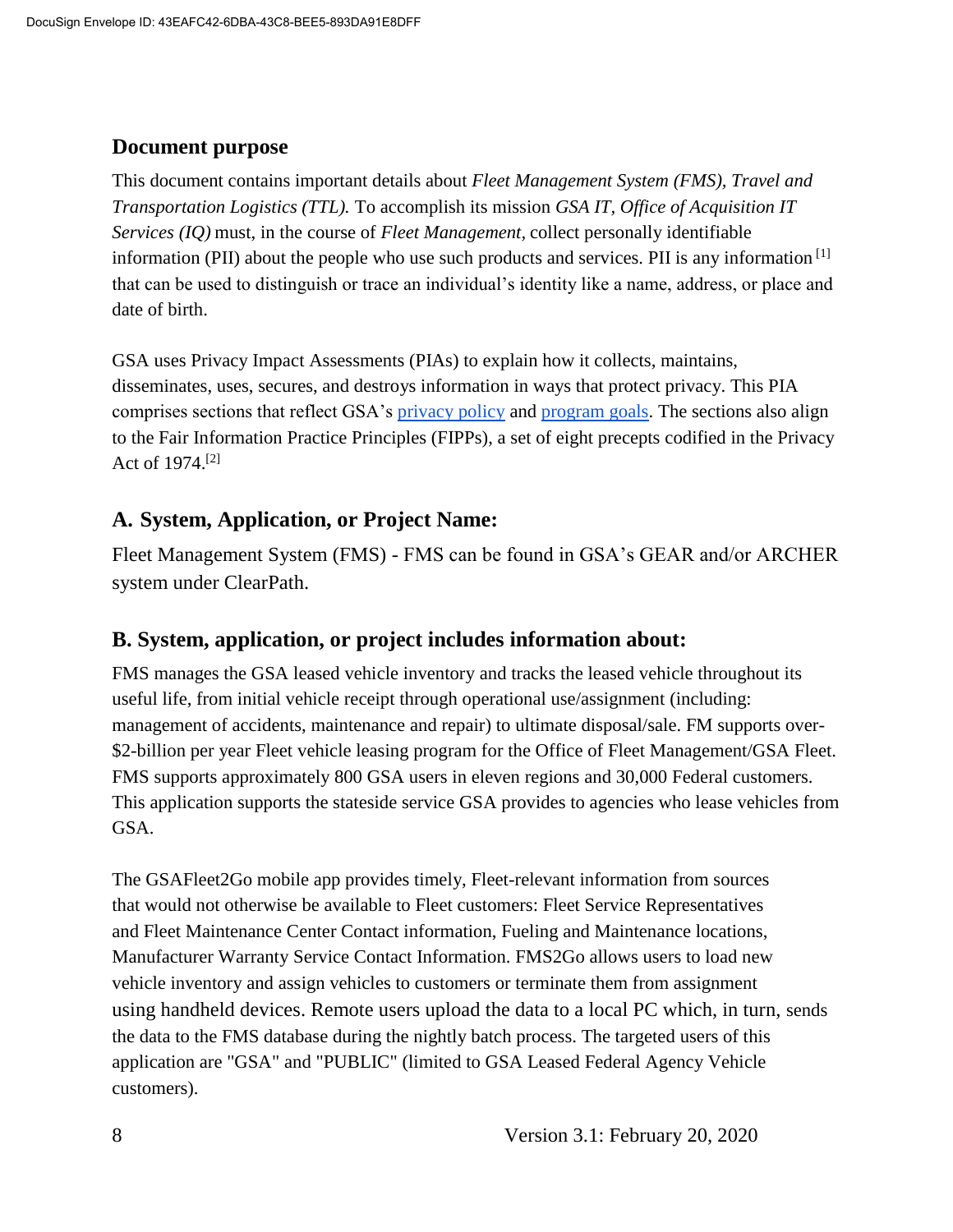#### **C. For the categories listed above, how many records are there for each?**

There are approximately 602 unique federal users (533 (US) and 69 (Europe)) and then there are approximately 6 contractors. There are no records being maintained for members of the public. There were 1000 plus downloads for the Android devices and 748 installations on the IOS devices

#### **D. System, application, or project includes these data elements:**

Fleet applications manage the GSA leased vehicle inventory and track the leased vehicle throughout its useful life, from initial vehicle receipt through operational use/assignment (including: management of accidents, maintenance and repair) to ultimate disposal/sale. All information pertaining to vehicles such as VIN, Tag, Odometer reading, Vehicle equipment, Agency vehicle assigned to, repair vendors, sale information, leasing information are recorded in the Fleet application databases.

PII Data - The following PII information is collected when a user registers for any of the Fleet applications:

- First and Last Name
- Email address
- Telephone number
- IP Address

The CARS/MARS system collects PII information to track all the accidents that GSA leased vehicles are involved in in order to permit GSA to contact the individual driving the car at the time of accident and to recover the expenses for an accident/incident in which a 3rd party is at fault.

The CARS/MARS application and GSAFleet2Go mobile app collect additional personally identifiable information ("PII") about the people who use these products and services. Data elements for accident investigation and recovery include name, gender, race (for Police report only), birth date, geo-location indicator, personal email address, home address, home phone number, health records, Driver's License Number, and personal credit card information or as required in the SF91 form - [https://www.gsa.gov/forms-library/motor-vehicle-accident](https://www.gsa.gov/forms-library/motor-vehicle-accident-report)[report](https://www.gsa.gov/forms-library/motor-vehicle-accident-report).

# **Overview**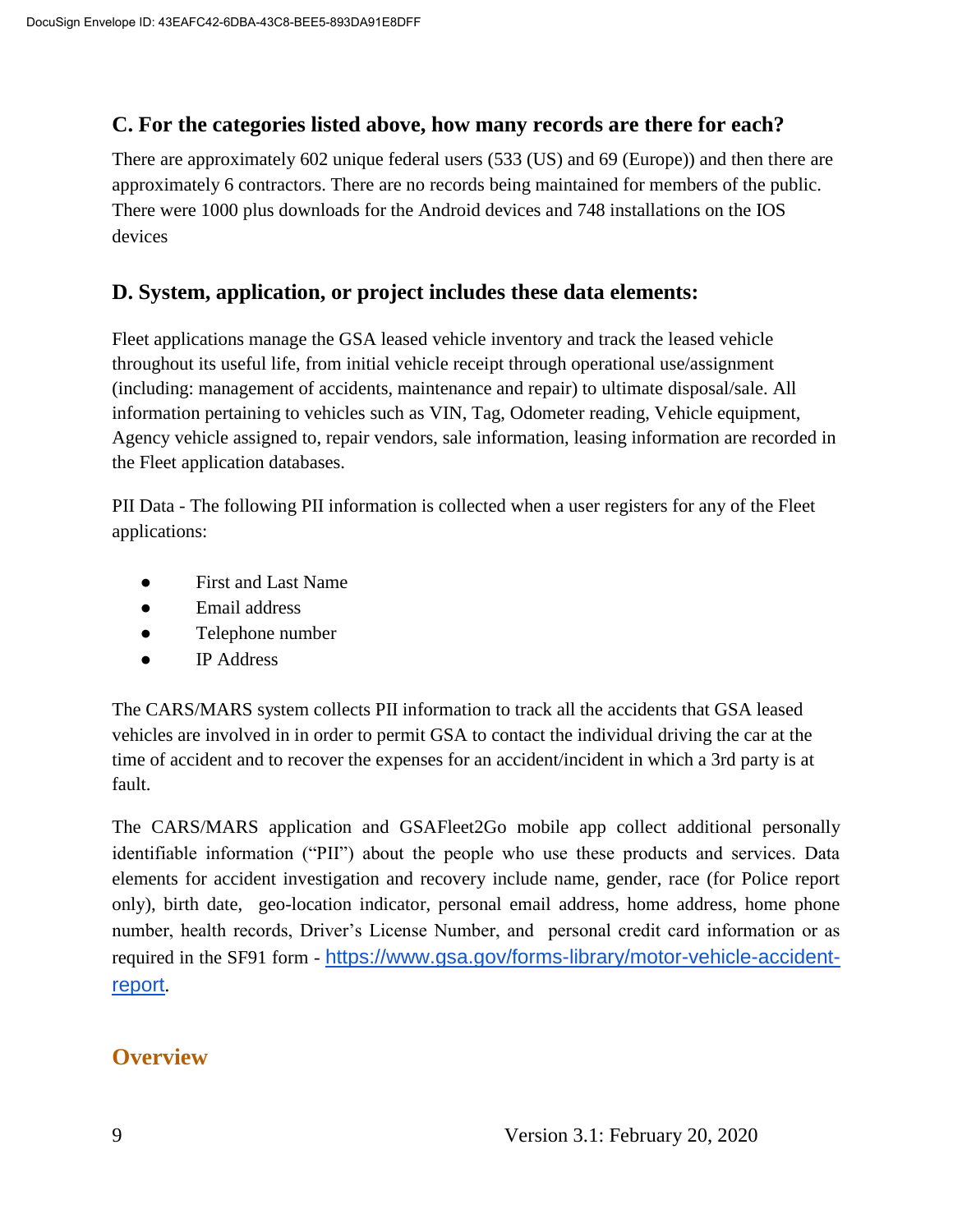The Fleet Management System (FMS) manages the GSA leased vehicle inventory—it tracks the leased vehicle throughout its life cycle, from initial vehicle receipt through operational use/assignment (including management of accidents, maintenance and repair) to ultimate disposal/sale. FMS supports the +\$2 billion-per-year Fleet vehicle leasing program under the Federal Acquisition Service (FAS) Office of Motor Vehicle Management/GSA Fleet. FMS supports approximately 800 GSA users in eleven regions and 30,000 Federal customers. It also supports the stateside service GSA provides to agencies who lease vehicles from GSA. FMS includes the following components/subsystems below:

- Automated Remarketing Module (ARM)
- AutoAuctions
- Comprehensive Accident Reporting System (CARS) / Mechanical Accountability Reporting System (MARS)
- Drive-Thru
- Fleet Management System (FMS)
- FMS2Go (Hand Held Scanner and Mobile App)
- Federal Fleet Management System (FedFMS)
- FleetWeb (Agency Incurred Expenses (AIE), Sale and Admin Modules)
- Federal Motor Vehicle Registration System (FMVRS)
- GSAFleet2Go Mobile App
- Short Term Rental (STR)
- Acquisition Management Program/Customer Acquisition Module (AMP/CAM)
- Dispatch Reservation Module (DRM)
- Vehicle Fleet Exchange (VFE)
- Reports Portal

The FMS identifies individuals by name in conjunction with other data elements such as gender, race (for Police report only), birth date, age, geographic indicator, personal email address, home address, home phone number, health records, Driver's License Number, and personal credit card information. The FMS system collects PII information to track all the accidents that occur to GSA leased vehicles in order to permit GSA to contact the individual driving the car at the time of accident and to recover the expenses for an accident/incident in which a 3rd party is at fault.

The PII data collected in a pdf form (see link below) is securely transferred to the Enterprise Content Management System (ECMS) server. Link for form is located at: <https://www.gsa.gov/forms-library/motor-vehicle-accident-report>

All files are encrypted during transmission to the ECMS server and at rest. Once the above document is saved in ECMS it is never removed or deleted unless specifically requested by the Business Line.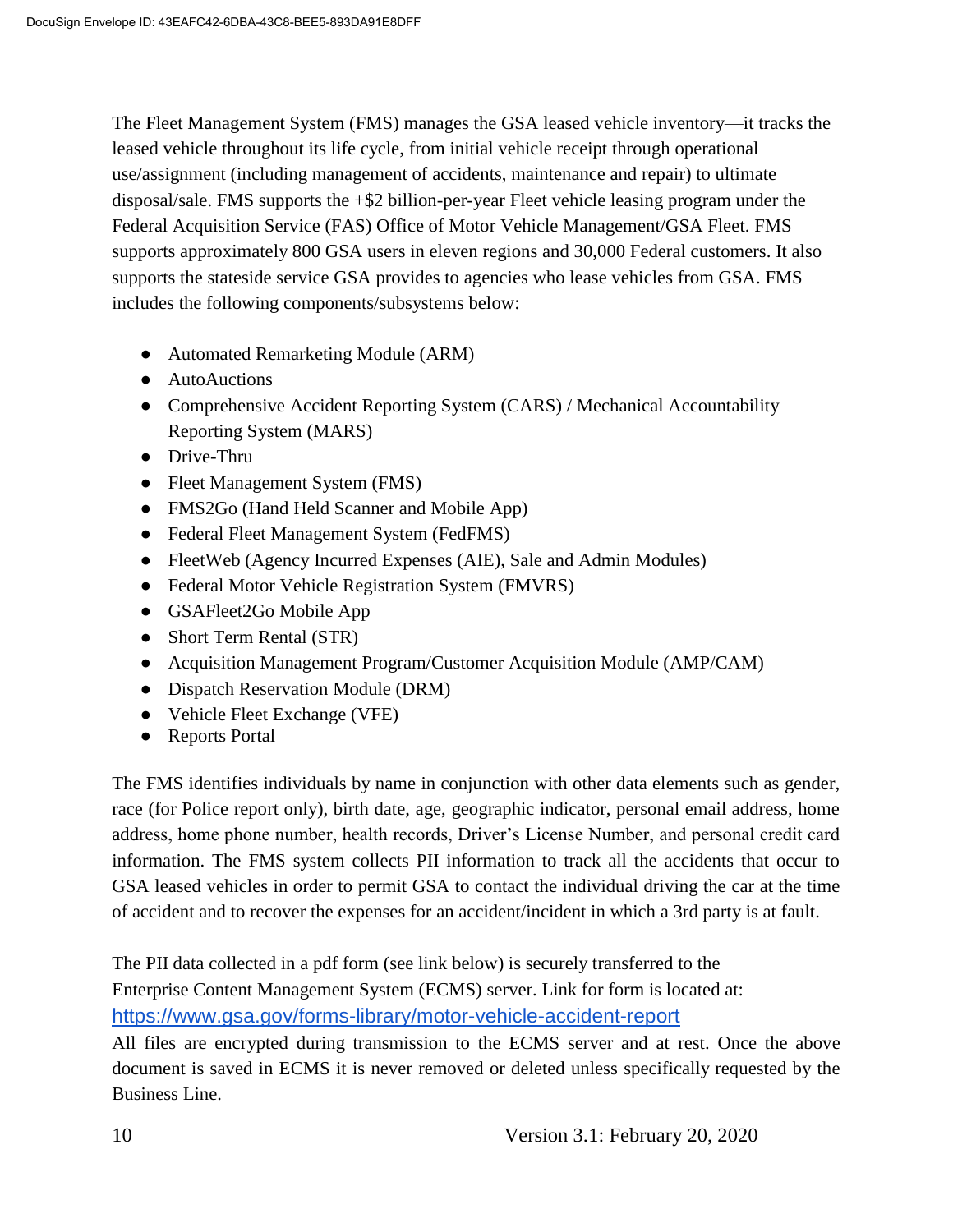In the case of accidents/incidents where non-government 3rd parties are involved, the PII information is captured directly in CARS such as Driver's First Name, Middle Initial,

Last Name, Home Address (Street Number, City, State, Zip), Home Phone Number, Name of Insurance Company, Address of Insurance Company (Street Number, City, State, Zip), Insurance Company Phone Number, Insurance Policy Number of Driver or Owner for both the driver of the 3rd party vehicle and the owner (if different from the driver). The data is transmitted to Financial Management Enterprise Service Bus (FMESB) [(Office of Chief Financial Officer (OCFO) Pegasys System] through Secured FTP to recover the expenses for an accident/incident in which a non-government 3rd party is at fault. When GSA seeks to recover expenses for an accident/incident in which a 3rd party is at fault a file of requisite CARS data is transmitted to FMESB. The PII information is transmitted for both the driver of the non-government 3rd party vehicle and the owner (if different from the driver). The data is AES-256 encrypted when transmitted to FMESB, which then decrypts the data upon receipt. Apart from CARS collecting accident information, the same information is captured using GSAFleet2Go mobile app. A new module called "Accident Reporting" is added to GSAFleet2Go which is used to collect accidents/incidents information where non-government 3rd parties are involved, the PII information (as referenced above) is captured directly in CARS. The data collected using a mobile app is transmitted to the ClearPath back end system using HTTPS RESTful web services and stored securely in the DMSII database. GSAFleet2GO Accident Reporting module is another form factor for the Fleet drivers to collect and transmit accident information to the Fleet Management System.

#### **SECTION 1.0 PURPOSE OF COLLECTION**

*GSA states its purpose and legal authority before collecting PII.*

#### **1.1 What legal authority and/or agreements allow GSA to collect, maintain, use, or disseminate the information?**

Pursuant to 5 U.S.C. §552a (e) (3) GSA provides what is commonly referred to as a Privacy Act Statement to all persons asked to provide personal information about themselves, which will go into a system of records. FMR 102-34 requires all federal agencies operating a non-tactical vehicle fleet of more than 20 vehicles to have an inventory/asset management system to track and account for those vehicles. FPMR Subpart 101-39.4 - "Accidents and Claims" requires federal agencies operating a GSA-leased vehicle to notify the GSA Fleet of an accident and to provide all related documentation.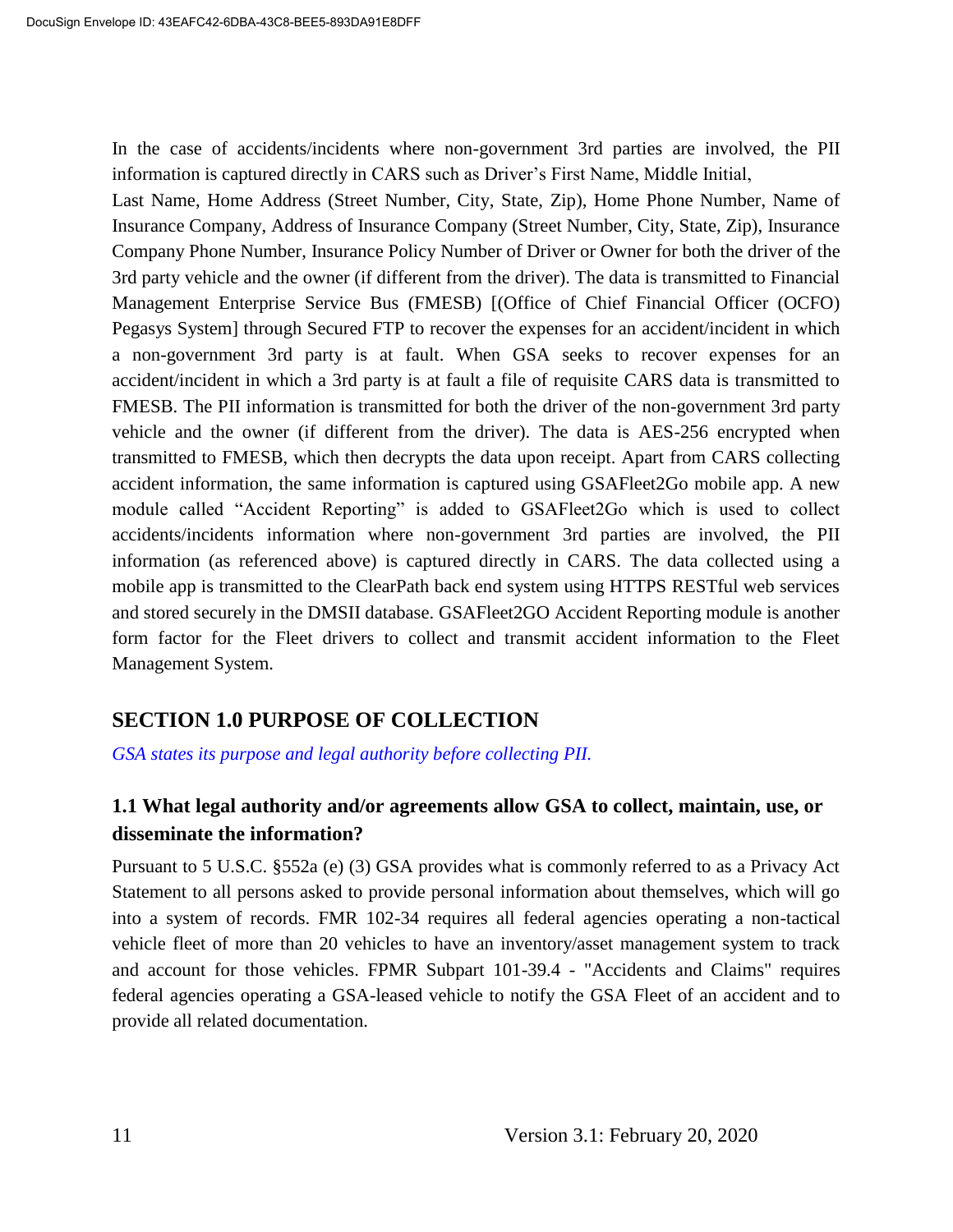# **1.2 Is the information searchable by a personal identifier, for example a name or Social Security Number? If so, what System of Records Notice(s) apply/applies to the information?**

CARS allows GSA Fleet personnel to track progress of accident resolution, third-party payment issues, etc. It also includes a reporting tool and document upload feature to store police reports and other official documentation required for accident reporting. CARS holds the relevant data during some or all of the business process. Once an accident enters a claims collection it is then linkable to a person, therefore GSA/PPFM-7 Credit Data on Individual Debtors SORN applies in this instance.

## **1.3 Has an Information Collection Request (ICR) been submitted to or approved by the Office of Management and Budget (OMB)? If yes, provide the relevant names, OMB control numbers, and expiration dates.**

Not Applicable as the Paperwork Reduction Act (PRA) does not apply to the information collected.

## **1.4 Has a records retention schedule been approved by the National Archives and Records Administration (NARA)? Explain how long and for what reason the information is retained.**

Accident Information is retained indefinitely for research and/or investigatory purposes. Note: Disposition Authority – DAA-GRS-2016-0011-0017 is a document number. See disposition Authority Number: DM-GRS-2016-0011-0017

[https://www.archives.gov/files/records-mgmt/rcs/schedules/general-records-schedules/daa-grs-](https://www.archives.gov/files/records-mgmt/rcs/schedules/general-records-schedules/daa-grs-2016-0011_sf115.pdf)[2016-0011\\_sf115.pdf](https://www.archives.gov/files/records-mgmt/rcs/schedules/general-records-schedules/daa-grs-2016-0011_sf115.pdf)

## **SECTION 2.0 OPENNESS AND TRANSPARENCY**

*GSA is open and transparent. It notifies individuals of the PII it collects, maintains, uses or disseminates as well as how it protects and shares it. It provides straightforward ways for individuals to learn how GSA handles PII.*

## **2.1 Will individuals be given notice before the collection, maintenance, use or dissemination of personal information about themselves? If not, please explain.**

The individual(s) involved in the accident provide this information, whether for purposes of the Motor Vehicle Accident Report (SF91), the police report, or for 3rd party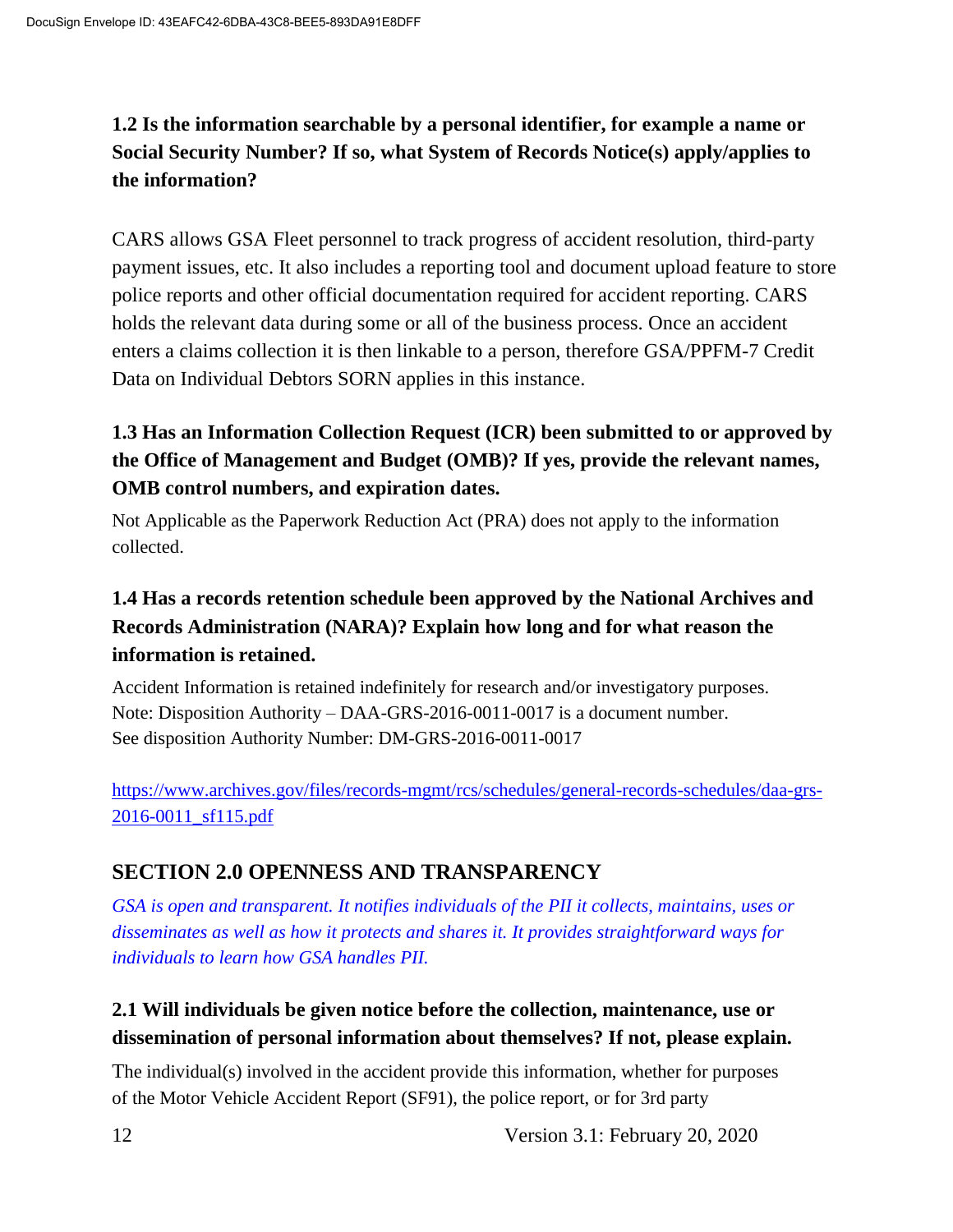Insurance claims. The Privacy Act Notice is included on Page 3 of the SF91 report. When GSA seeks to recover expenses for an accident/incident in which a 3rd party is at fault, a file of requisite CARS data is transmitted to OCFO. The data is AES-256 encrypted with a specific key supplied by OCFO Pegasys System for every 90 days when transmitted to OCFO, who then decrypts the data on their end.

The information is collected through an online screen in CARS application by the authorized FMS users and stored in the database for retrieval and sending the data to OCFO Pegasys System.

#### **SECTION 3.0 DATA MINIMIZATION**

*GSA limits PII collection only to what is needed to accomplish the stated purpose for its collection. GSA keeps PII only as long as needed to fulfill that purpose.*

#### **3.1 Why is the collection and use of the PII necessary to the system, application, or project?**

Fleet applications manage the GSA leased vehicle inventory and track the leased vehicle throughout its useful life, from initial vehicle receipt through operational use/assignment (including: management of accidents, maintenance and repair) to ultimate disposal/sale. All information pertaining to vehicles such as VIN, Tag, Odometer reading, Vehicle equipment, Agency vehicle assigned to, repair vendors, sale information, leasing information are recorded in the Fleet application databases.

The CARS/MARS system collects PII information to track all the accidents that occur to GSA leased vehicles in order to permit GSA to contact the individual driving the car at the time of accident and to recover the expenses for an accident/incident in which a 3rd party is at fault.

#### **3.2 Will the system, application, or project create or aggregate new data about the individual? If so, how will this data be maintained and used?**

When GSA seeks to recover expenses for an accident/incident in which a 3rd party is at fault, a file of requisite CARS data is transmitted to OCFO. The following PII information is transmitted for both the driver of the 3rd party vehicle and the owner (if different from the driver), but all is submitted by the government employee:

- Driver's First Name, Middle Initial, Last Name
- Home Address (Street Number, City, State, Zip)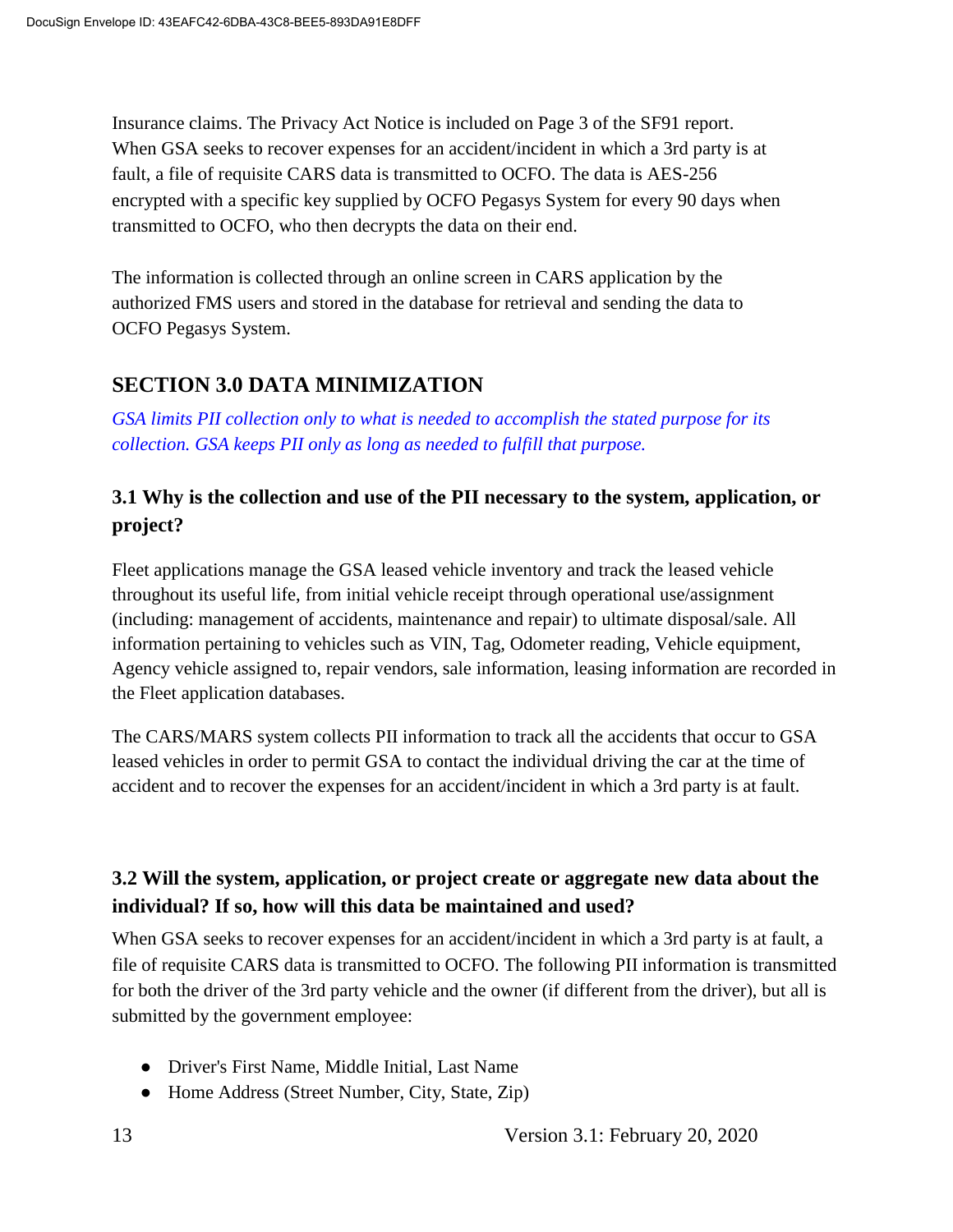- Home Phone Number
- Name of Insurance Company
- Address of Insurance Company (Street Number, City, State, Zip)
- Insurance Company Point of Contact
- Insurance Company Phone Number
- Insurance Policy Number of Driver or Owner

The information is collected through an online screen in CARS application by the authorized FMS users and stored in the database for retrieval and sending the data to OCFO Pegasys System.

The GSAFleet2Go mobile app user shall be prompted to fill out the following data elements:

- 1. Date of Accident [optional]
- 2. Police called? [optional]
- 3. Accident City [optional]
- 4. Accident State [optional]
- 5. Type of Accident [optional]
- 6. No. of Vehicles Involved [optional]
- 7. Government Drivers First Name [optional]
- 8. Government Driver's Middle Initial [optional]
- 9. Government Driver's Last Name [optional]
- 10. Government Driver's Email [optional]
- 11. Government Driver's phone number [optional]
- 12. Other Driver's First Name [optional]
- 13. Other Driver's Middle Name [optional]
- 14. Other Driver's Last Name [optional]
- 15. Other Driver's License State [optional]
- 16. Other Driver's Driver's License [optional]
- 17. Other Driver's Address [optional]
- 18. Other Driver's City [optional]
- 19. Other Driver's State [optional]
- 20. Other Driver's Telephone [optional]
- 21. Other Driver's Insurance Company Name [optional]
- 22. Other Driver's Insurance Policy Number [optional]
- 23. Other Driver's Insurance Phone Number [optional]
- 24. Other Driver's Vehicle Manufacturer [optional]
- 25. Other Driver's Vehicle Model [optional]
- 26. Other Driver's Vehicle Year [optional]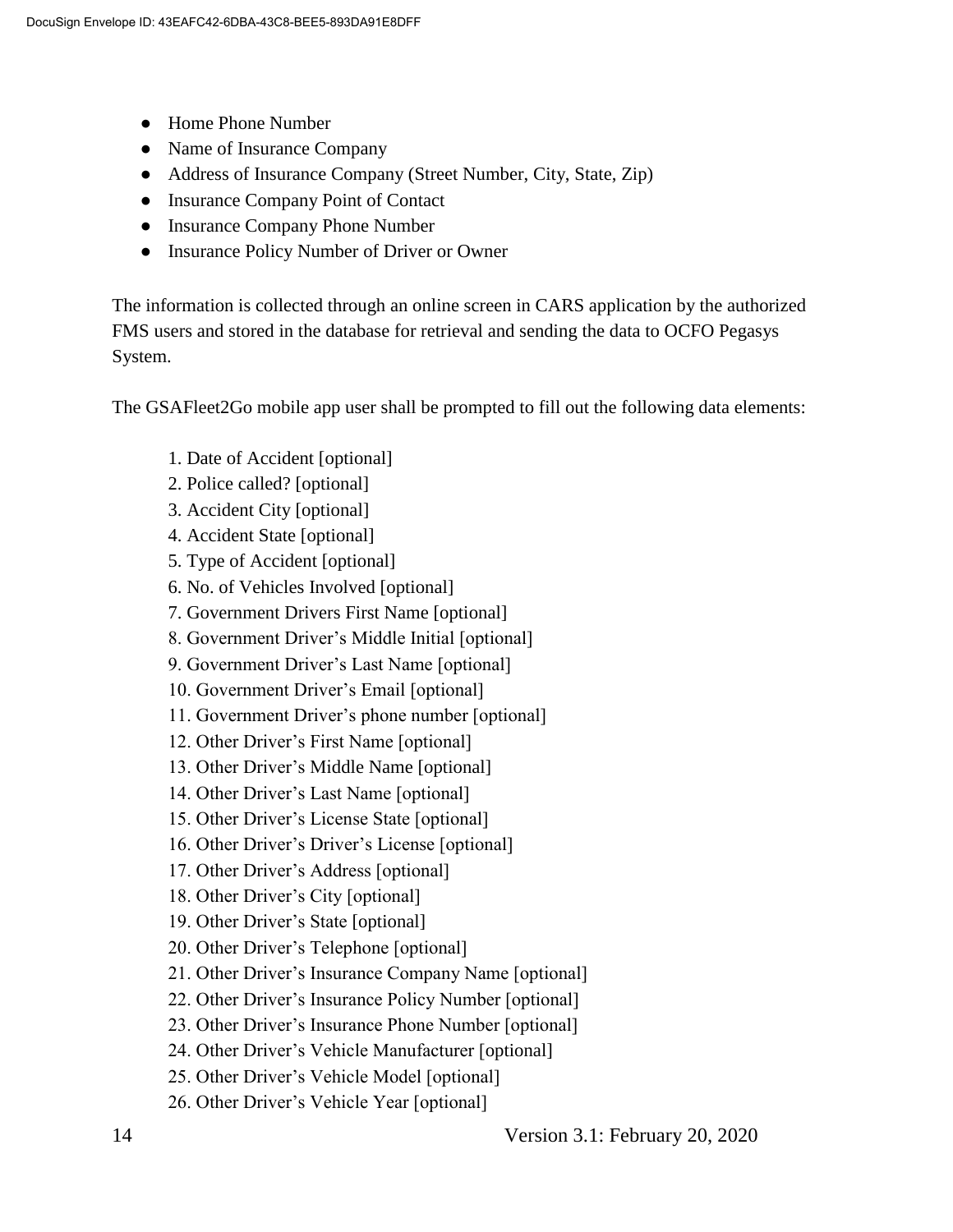- 27. Other Driver's Vehicle is {Co-Owned, Rental, Leased, Privately Owned} [optional]
- 28. Other Driver's Vehicle License Plate Number [optional]
- 29. Other Driver's License Plate State [optional]
- 30. Government Vehicle towed? {Yes/No} [optional]
	- a. If towed, location and phone of business
		- i. Towing Company Name [optional]
		- ii. Towing Company Phone Number [optional]
- 31. Brief description of accident [optional]
- 32. Were the Police Called? {Yes/No} [optional]
- 33. Was anyone cited? {Yes/No} [optional]
- 34. Was there a Witness? {Yes/No} [optional]
- 35. Witness First Name [optional]
- 36. Witness Middle Initial [optional]
- 37. Witness Last Name [optional]
- 38. Witness Telephone Number [optional]
- 39. Witness Email [optional]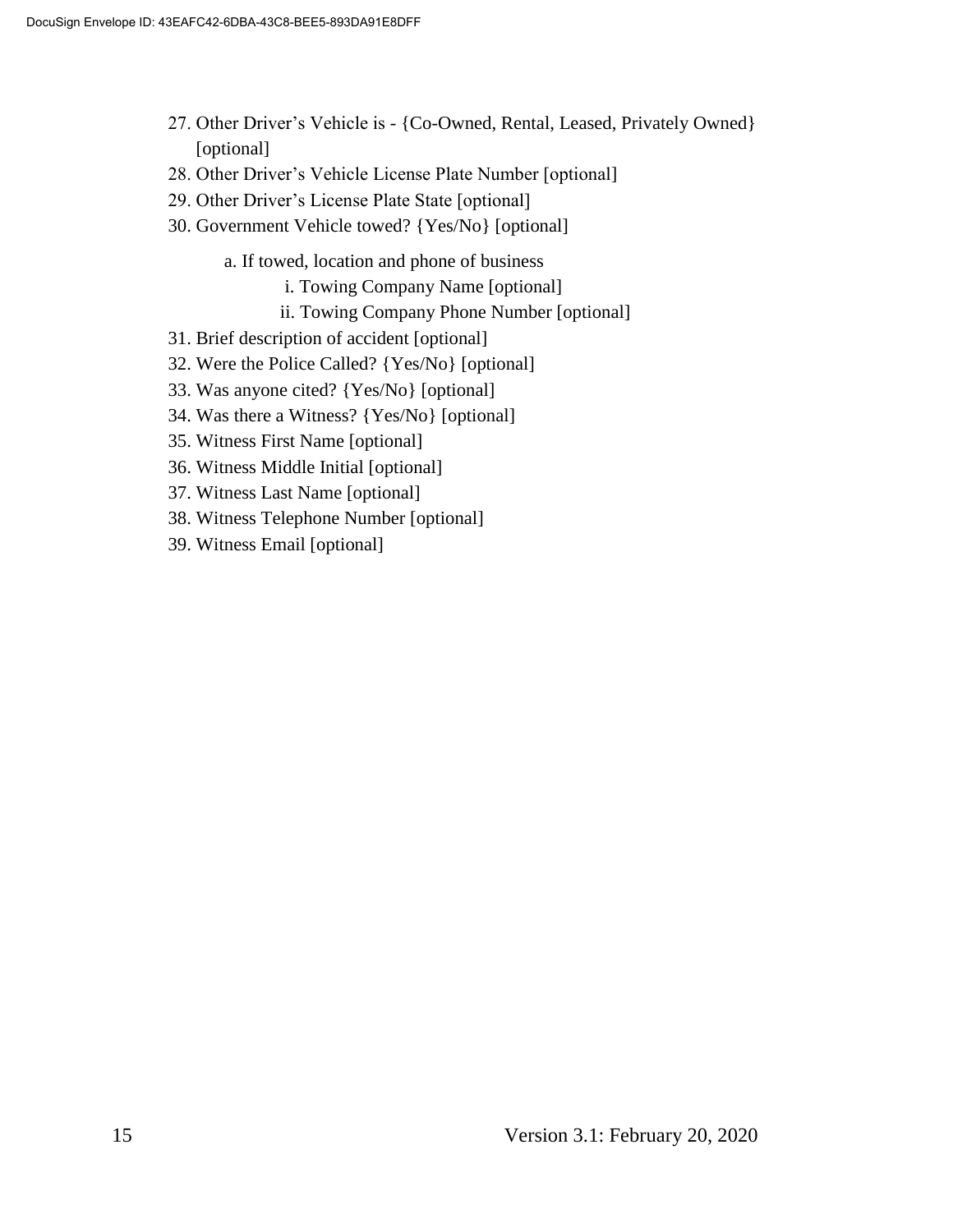User is prompted to submit Photos of GOV

- 1. Front License Plate [optional]
- 2. Driver's Side ¾ Front [optional]
- 3. VIN Plate on Window or Door [optional]
- 4. Driver's Side  $\frac{3}{4}$  Rear [optional]
- 5. Rear License Plate [optional]
- 6. Passenger's Side  $\frac{3}{4}$  Rear [optional]
- 7. Passenger's Side ¾ Front [optional]
- 8. Damage Close Up [optional]
- 9. Accident Scene 1 [optional]
- 10. Accident Scene 2 [optional]

The user is prompted to submit Photos of Other Vehicle

- 1. Front License Plate [optional]
- 2. Driver's Side ¾ Front [optional]
- 3. VIN Plate on Window or Door [optional]
- 4. Driver's Side  $\frac{3}{4}$  Rear [optional]
- 5. Rear License Plate [optional]
- 6. Passenger's Side  $\frac{3}{4}$  Rear [optional]
- 7. Passenger's Side ¾ Front [optional]
- 8. Damage Close Up [optional]
- 9. Accident Scene 1 [optional]
- 10. Accident Scene 2 [optional]

GSAFleet2Go prompts for the following OPTIONAL device specific functionalities to collect (i.e., accessing current location and accessing the user's phone's camera to take accident photos). Before collecting the following information, users will be prompted by both the iOS and Android devices to "Allow" the app to collect the following information. The GSAFleet2GO users can always go back and change their choice at will. If the user denies the permission for the app to access those functionalities, the users will not be able to leverage those functionalities. This will not prevent the user from recording all other non-photo or location accident/incident data and submitting an accident report. Furthermore, if a user decides they no longer wish to allow the app to use their phone's photo or location functionality, they can remove the app's access to these functionalities in their phone's settings.

**1.** Location information: As part of data collection of accidents, users are given the option to "Locate" the device to collect the City and State information so that the users can avoid typing. This data collection is a "snapshot" of the user's current location and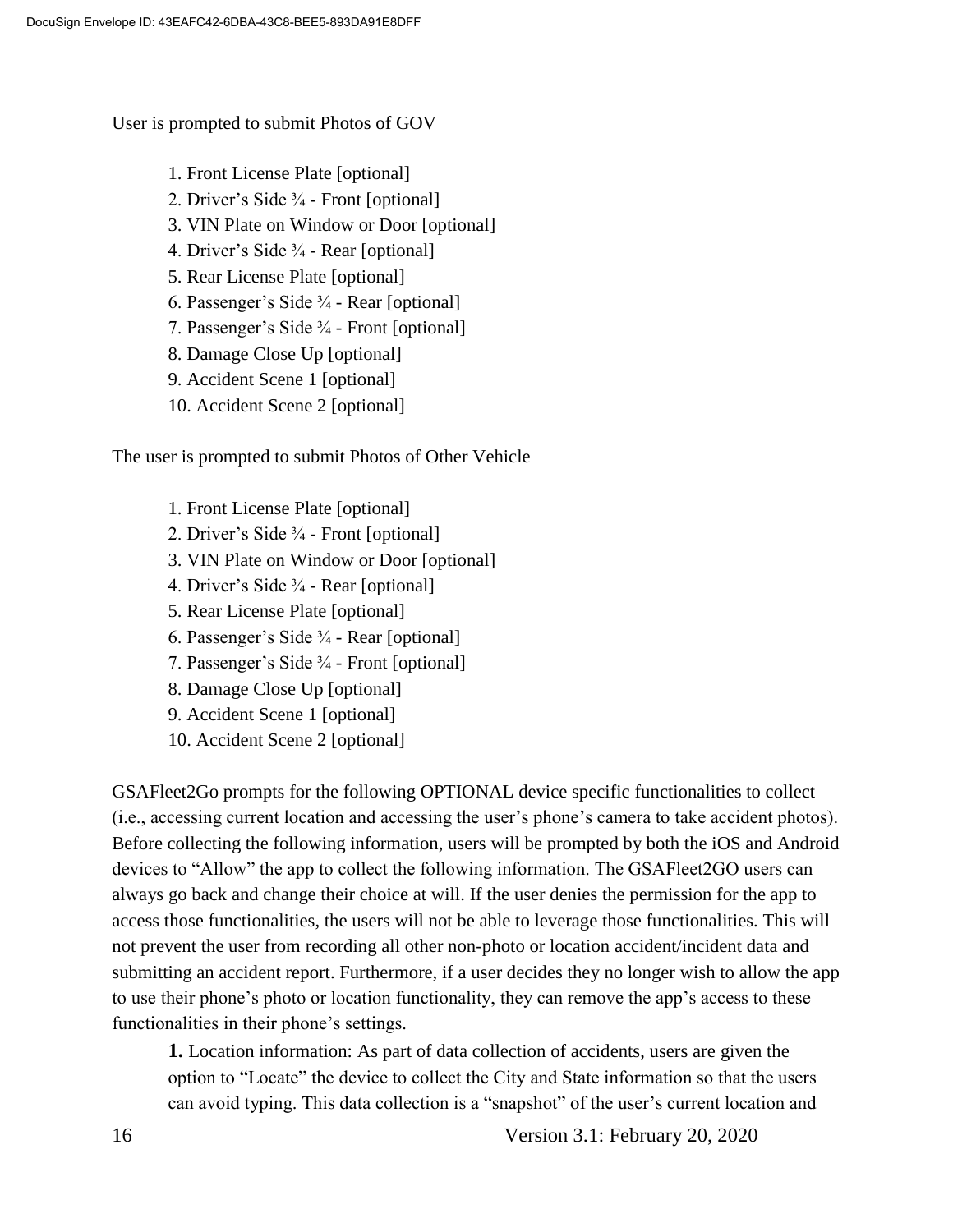does not continue to collect location information after the current location of the user is populated in the form. If the user manually permits/allows the app to access the location services from the device then the City and State information will be pre populated in the corresponding text boxes. The user can choose to not allow this functionality and simply manually enter their location information.

**2.** Camera: As part of data collection of accidents, users can use the camera to capture accident scenes and upload it to the backend system. Users need to manually allow the app to access the camera functionality. If they permit then the users can capture images of the accident scene. If the user denies the app for accessing the camera then the images are not captured. When the images are captured by the app, no metadata information is collected by the app. The images are securely transmitted to the backend system using secured (TLS) api calls. The images are stored in the mainframe file system after being encrypted using FMS encryption keys. The encryption keys are securely stored as per the security specification for FMS.

**3.** Media Gallery: As part of data collection of accidents, users can use the gallery to upload accident scenes images already captured by the user and then upload it to the backend system. Users need to manually allow the app to access the gallery functionality. If they permit then the users can upload images of the accident scene from their media gallery. If the user denies the app for accessing the media gallery then the images are not uploaded (this does not prevent the user from submitting an accident report). When the images are captured by the app no metadata information is collected by the app. The images are securely transmitted to the back-end system using secured (TLS) api calls. The images are stored in the mainframe file system after being encrypted using FMS encryption keys. The encryption keys are securely stored as per the security specification for FMS.

**4.** Push Notification: As part of alerting the users for vehicle recall and preventive maintenance, push notifications are sent to users if the user decides to opt in. Both Email notification and device push notification opt ins are provided during the profile setup. If the push notifications are opted by the user during the profile setup, the device will prompt for the user to Allow the app to send notifications.

**5.** Network Access: The app will use the Internet to make API calls to the backend system. The back end RESTful API calls are made using HTTPS protocol.

#### **3.3 What protections exist to protect the consolidated data and prevent unauthorized access?**

17 Version 3.1: February 20, 2020 FMS defines roles and responsibilities associated with each permission given to the users. Based on that, access is only granted to required users. Annual Privacy Training provides guidelines for the use of sensitive information. The transactions reports are produced and is available for management review on a daily basis. Any discrepancy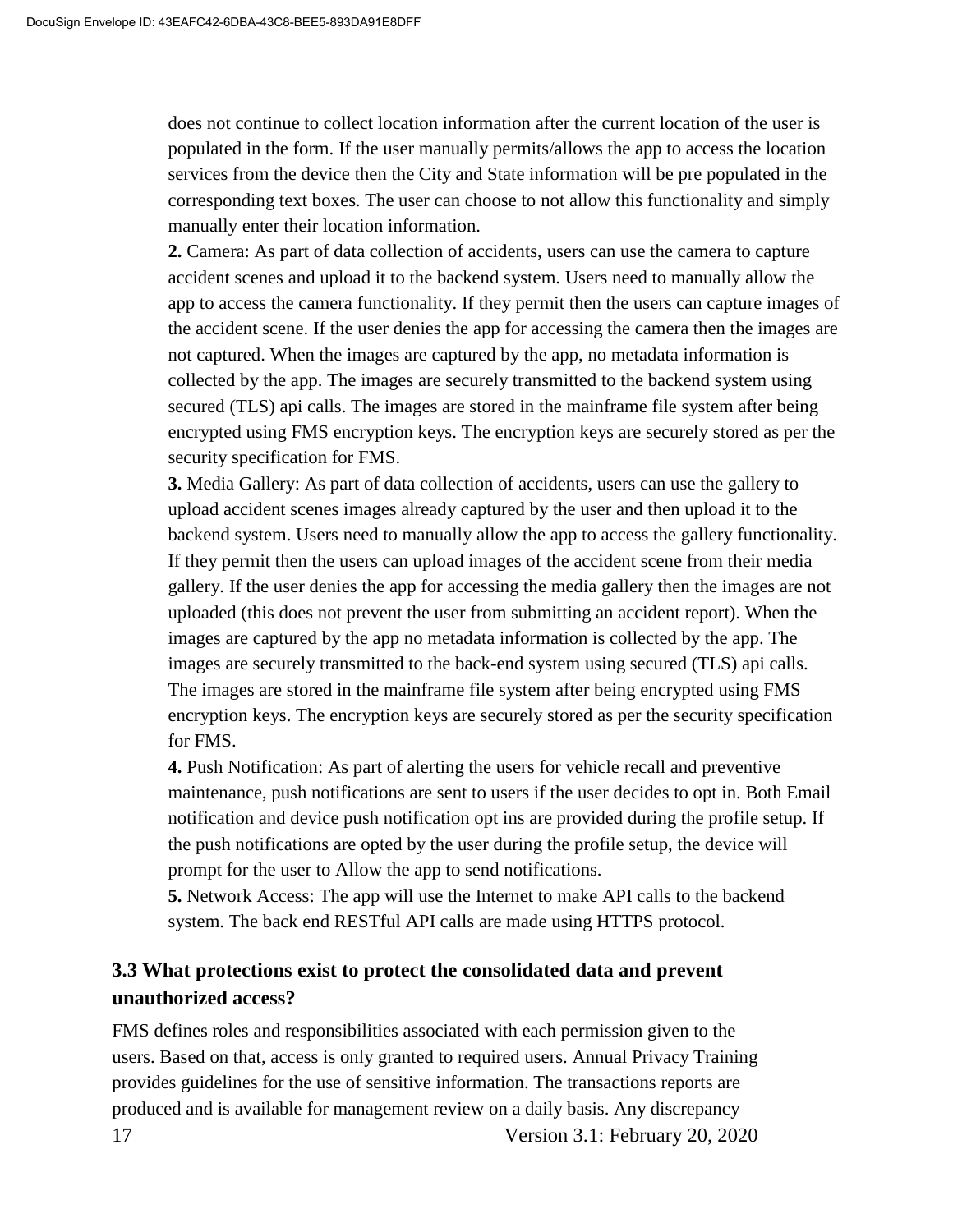found is corrected and informed to the users. It's FMS Regional manager's discretion to remove the permission assigned or the user id. Each user id and roles/permission is reviewed annually and certified by the managers.

#### **3.4 Will the system monitor the public, GSA employees, or contractors?**

The information accessed by GSA employees only. FMS defines roles and responsibilities associated with each permission given to the users. Based on that, access is only granted to required users. Annual Privacy Training provides guidelines for the use of sensitive information. The transaction reports are produced and are available for management review on a daily basis. Any discrepancy found is corrected and informed to the users. It's FMS Regional manager's discretion to remove the permission assigned or the user id. Each user id and roles/permission are reviewed annually and certified by the managers.

#### **3.5 What kinds of report(s) can be produced on individuals?**

Standard procedure is for a Police Report and Standard Form 91 (SF91 - Motor Vehicle Accident Report) to be submitted for all accidents/incidents, whether there is a nongovernment 3rd party involved or not. The SF91 is completed by the government driver. The Police report contains information about **both parties** involved, to include:

- Driver's First Name, Middle Initial, Last Name
- State of License / License ID Number
- Home Address (Street Number, City, State, Zip)
- Home Phone Number
- Date of Birth / Sex / Name on vehicle registration
- Vehicle Tag Number / Year / Make / Model
- Circumstances / Summary of the Accident

The Police Report and SF91 are sent electronically (i.e., as attachments) to the AMC's emailbox. Documents faxed from the police station are converted to digital format and emailed to this email account.

The AMC uploads the Police Report and SF91 associated with the specific incident/accident record in CARS, however, CARS does not store these documents or associated data locally. CARS **do not capture/store/maintain sensitive PII directly in the database.** The PII data is collected in PDF or image format and uploaded via a Jupload facility that is accessed **through** the CARS application, but the data is transferred immediately and directly to the ECMS. Any/All PII data are not stored in or retrieved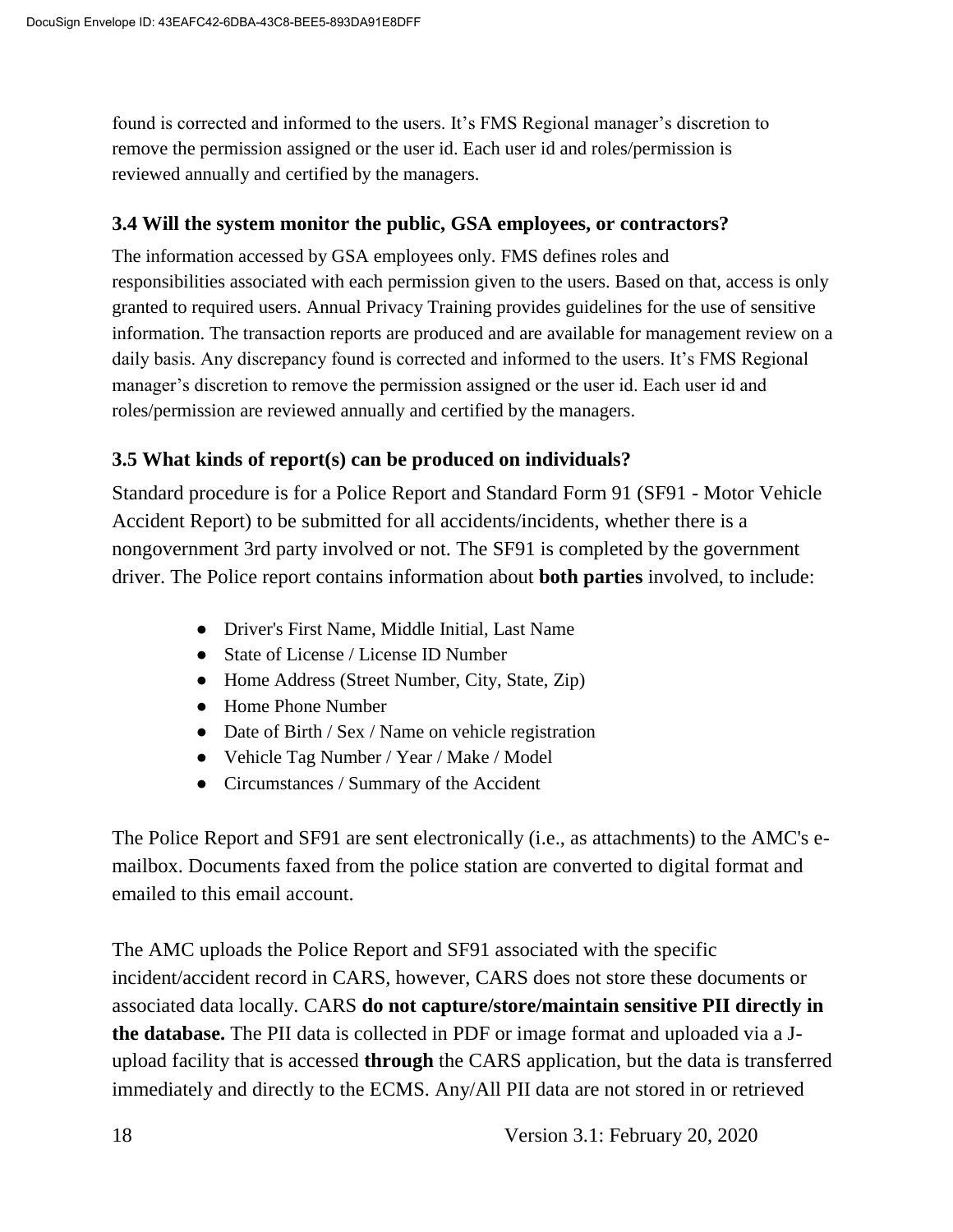from the CARS database. All files are encrypted during transmission to the ECMS server. The CARS program calls the ECMS web services program and sends the file to ECMS server for storage and retrieval.

## **3.6 Will the data included in any report(s) be de-identified? If so, what process(es) will be used to aggregate or de-identify the data?**

None

## **SECTION 4.0 LIMITS ON USING AND SHARING INFORMATION**

*GSA publishes a notice about how it plans to use and share any PII it collects. GSA only shares PII in ways that are compatible with the notice or as stated in the Privacy Act.*

## **4.1 Is the information in the system, application, or project limited to only the information that is needed to carry out the purpose of the collection?**

Yes – the information is limited to only the information that is needed to carry out the purpose of the collection

# **4.2 Will GSA share any of the information with other individuals, federal and/or state agencies, or private-sector organizations? If so, how will GSA share the information?**

The PII data is collected in PDF or image format and uploaded via an online program in CARS application, but transferred immediately and directly to the ECMS server using web service call. All PII files are sent securely to ECMS and stored in ECMS server encrypted. Once transferred to the ECMS server, the information is only accessible by authorized CARS users.

In the case of accidents/incidents where non-government 3rd parties are involved, PII information is captured directly in CARS for both the driver of the 3rd party vehicle and the owner (if different from the driver).

When GSA seeks to recover expenses for an accident/incident in which a nongovernment 3rd party is at fault a file of requisite CARS data is transmitted to OCFO (after data is transmitted to OCFO it generally is not sent anywhere else; only in case of fraud or courts it is sent over to GSA IG for investigative purposes). The PII information is transmitted for both the driver of the 3rd party vehicle and the owner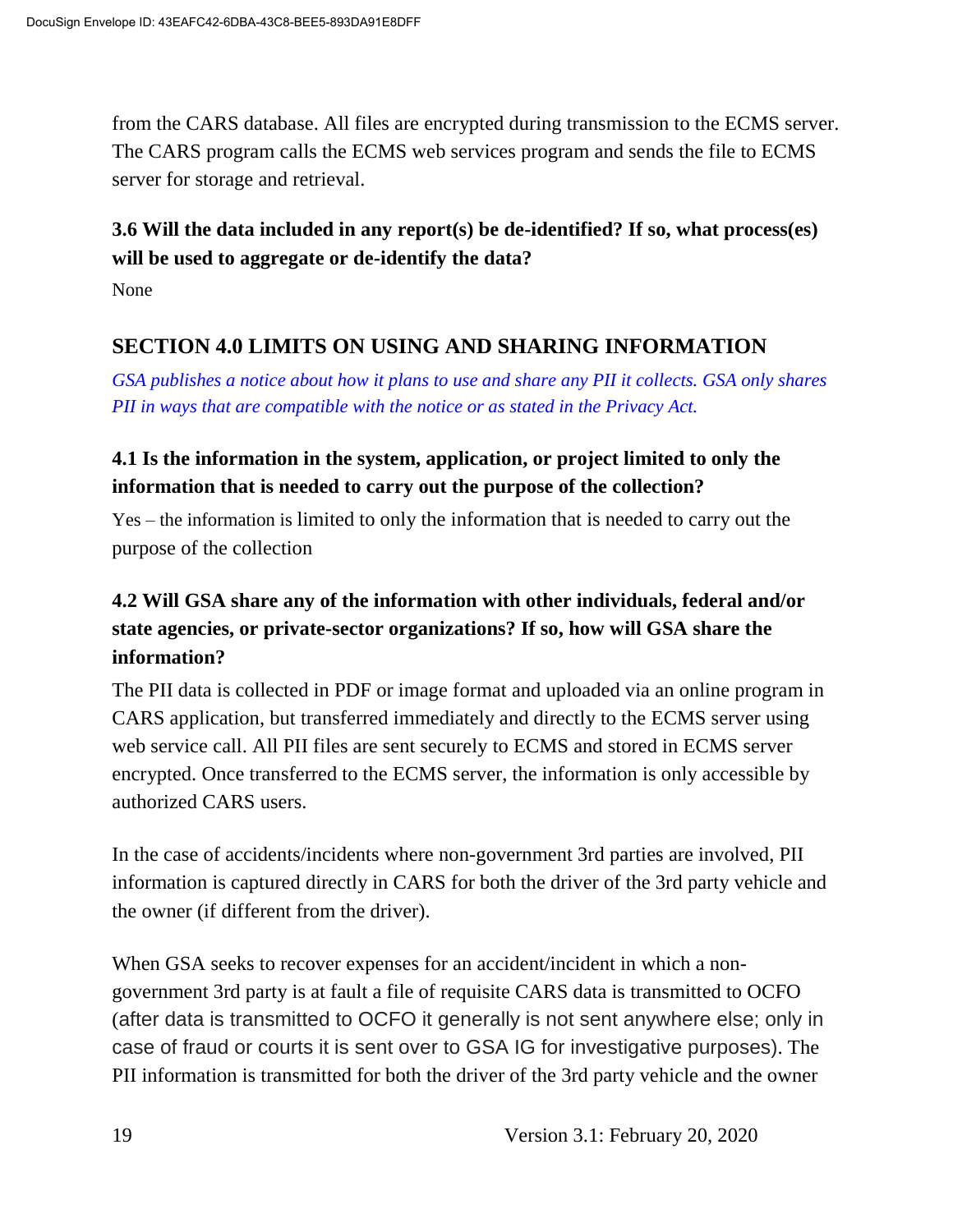(if different from the driver). The data is AES-256 encrypted with a private key updated annually when transmitted to FMESB, which then decrypts the data on their end.

#### **4.3 Is the information collected directly from the individual or is it taken from another source? If so, what is the other source(s)?**

Directly from the Driver(s) or any other witnesses.

## **4.4 Will the system, application, or project interact with other systems, applications, or projects, either within or outside of GSA? If so, who and how? Is a formal agreement(s) in place?**

The PII data is collected in PDF or image format and uploaded via an online program in CARS application, but transferred immediately and directly to the ECMS server using web service call. All PII files are sent securely to ECMS and stored in ECMS server encrypted. Once transferred to the ECMS server, the information is only accessible by authorized CARS users.

In the case of accidents/incidents where non-government 3rd parties are involved, PII information is captured directly in CARS for both the driver of the 3rd party vehicle and the owner (if different from the driver).

When GSA seeks to recover expenses for an accident/incident in which a nongovernment 3rd party is at fault a file of requisite CARS data is transmitted to OCFO. The PII information is transmitted for both the driver of the 3rd party vehicle and the owner (if different from the driver). The data is AES-256 encrypted with a private key updated annually when transmitted to FMESB, which then decrypts the data on their end.

# **SECTION 5.0 DATA QUALITY AND INTEGRITY**

*GSA makes reasonable efforts to ensure that all PII it maintains is accurate, relevant, timely, and complete.*

## **5.1 How will the information collected, maintained, used, or disseminated be verified for accuracy and completeness?**

20 Version 3.1: February 20, 2020 It is the individual who provides this information, whether for purposes of the Motor Vehicle Accident Report (SF91), the police report, or for 3rd party insurance claims. Provided this information is verified by the police with the source (an individual) and it is then sent to AMC by the customer. The CARS users with appropriate permission can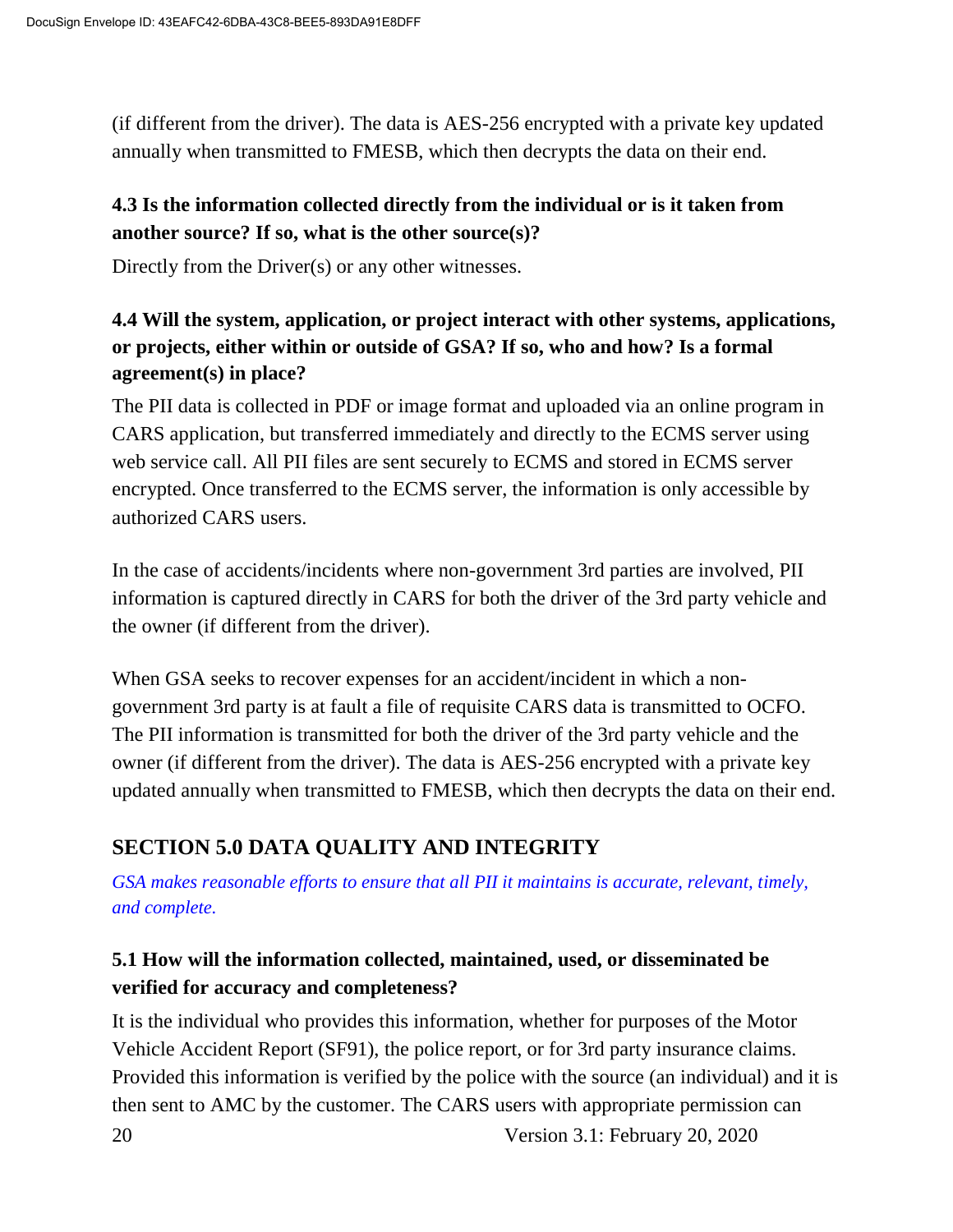update the information through an online screen in the CARS application to fix any erroneous data reported.

## **SECTION 6.0 SECURITY**

*GSA protects PII from loss, unauthorized access or use, destruction, modification, or unintended or inappropriate disclosure.*

## **6.1 Who or what will have access to the data in the system, application, or project? What is the authorization process to gain access?**

FMS and CARS application is designed to operate based on user profile and permissions. Only authorized GSA Fleet AMC / MCC technicians are identified and allowed to access the application. FMS Regional Managers request the user access through an online FMS screen. The FMS central office personnel verify and decide whether to grant the permission required and authorize the use of the system.

**Privacy Risk:** FMS CARS users are authorized by FMS Managers with necessary permissions to receive data, files and upload the same into ECMS server and certified annually, there is no risk associated with the function. However, if the ECMS system or FMS database is compromised, then there is potential risk to individuals whose information is stored within the system.

**Mitigation:** Login ID (LID) certification is done annually after careful review of each and every LID and their associated permission. ECMS server and FMS database is 19 secured with monthly scan of the server and any findings are fixed within the required timeframe.

## **6.2 Has GSA completed a System Security Plan (SSP) for the information system(s) or application?**

Yes. The current ATO is scheduled to expire December 31, 2020.

## **6.3 How will the system or application be secured from a physical, technical, and managerial perspective?**

21 Version 3.1: February 20, 2020 Physical access to the facility is monitored by 24-hour guard protection, a badge control system and an interior and exterior video surveillance capability consisting of 59 cameras and motion detection sensors. The Site Security Office staff responds to physical security incidents. Physical access is limited to only authorized Unisys personnel and protected by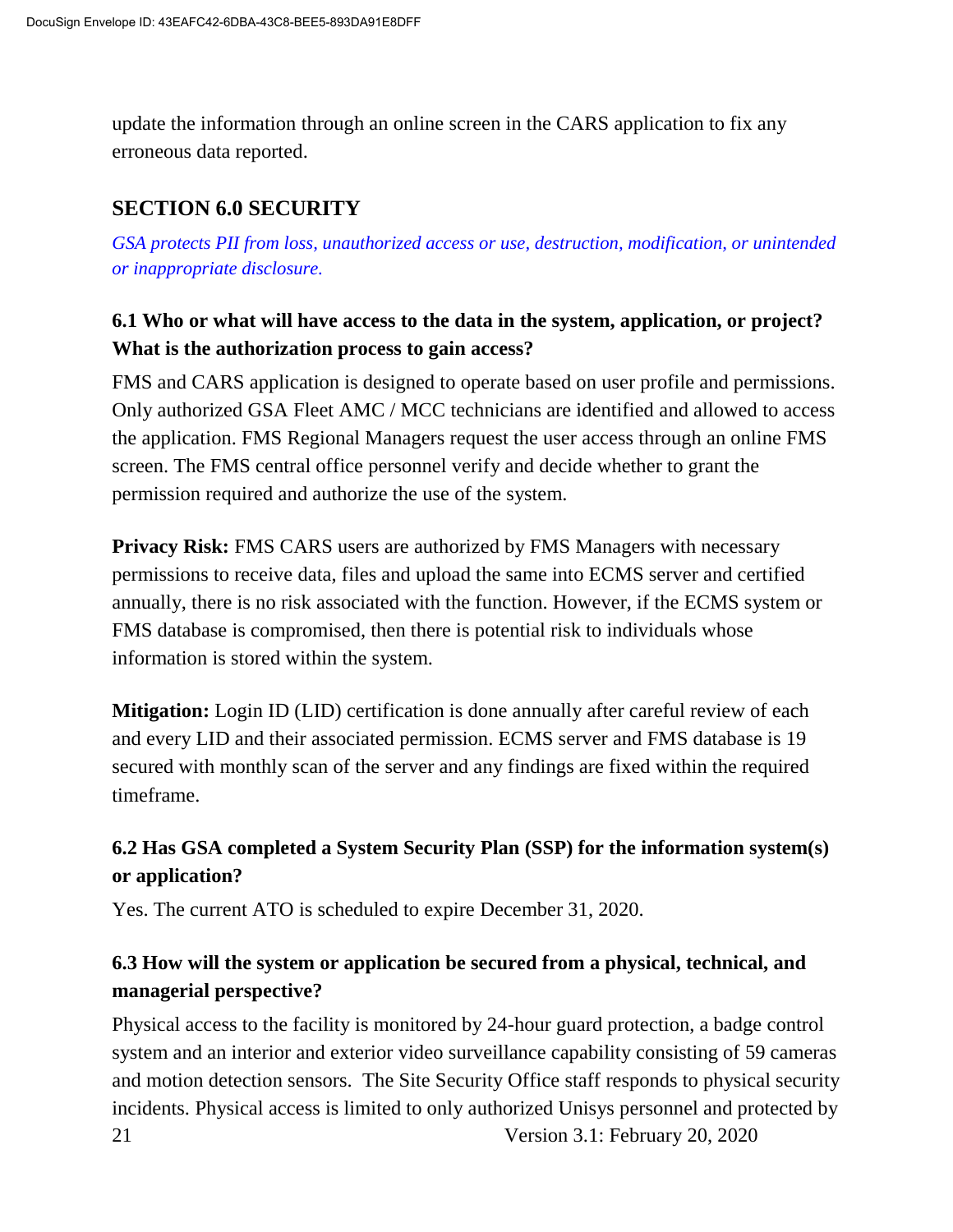card key access. From a practical standpoint the risk of a bad-actor to enter the computer room and plug into a switch is remote.

The Site Security Office monitors physical intrusion alarms and surveillance equipment; specifically, a door alarm system is installed that is triggered on unauthorized attempts and CCTV monitoring is deployed.

Login ID (LID) certification is done annually after careful review of each and every LID and their associated permission. ECMS server and FMS database is secured with a monthly scan of the server and any findings are fixed within the required timeframe.

Only authorized GSA Fleet employees have access to the system. The system maintains logs for each and every transaction coming into the system and updates are tracked based on the user profile.

All media are kept in badge-access controlled areas. Tapes are encrypted using AES 256 and are kept in physical hardware cabinets. Once data is backed up onto tapes, the tapes are ejected from the tape library (aka 'silo') and placed in special tubs and taken to Iron Mountain facilities by the Iron Mountain vendor.

#### **6.4 Are there mechanisms in place to identify and respond to suspected or confirmed security incidents and breaches of PII? If so, what are they?**

As per the FMS System Security Plan (SSP), FMS has procedures in place for identifying and handling security incidents and privacy breaches. For example, FMS transmits security events to GSA's enterprise-wide Security Information and Event Management (SIEM) monitoring tool. FMS application personnel monitor use of the system and the status of the mobile app. They are responsible for reporting any potential incidents directly to the Information Systems Security Officer. This Officer coordinates the escalation, reporting and response procedures on behalf of GSA.

# **SECTION 7.0 INDIVIDUAL PARTICIPATION**

*GSA provides individuals the ability to access their PII and to correct or amend it if it is inaccurate. If GSA exempts a system or program from access, amendment and other provisions of the Privacy Act, it notifies the public of that exemption.*

**7.1 What opportunities do individuals have to consent or decline to provide information? Can they opt-in or opt-out? If there are no opportunities to consent, decline, opt in, or opt out, please explain.**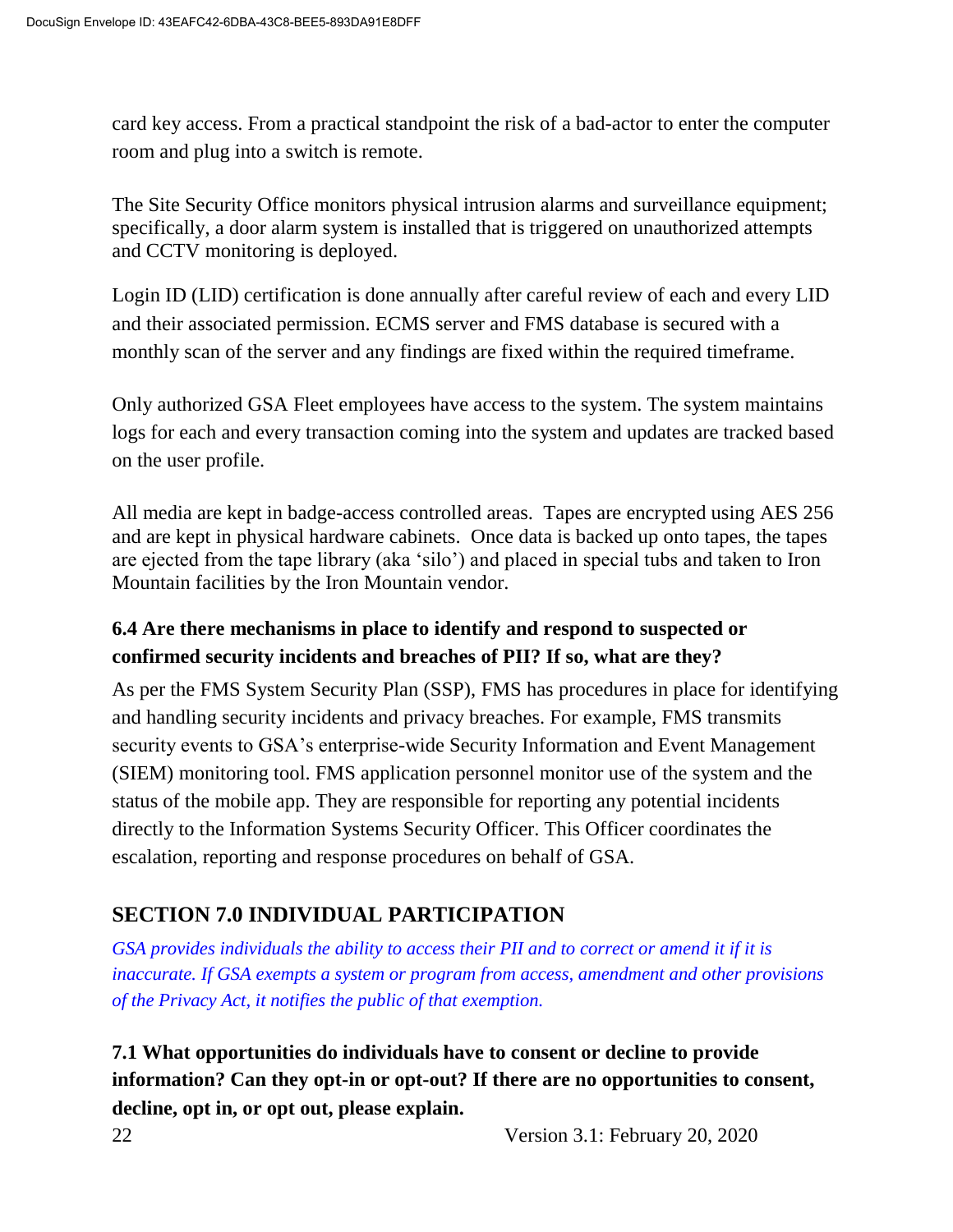The GSA Privacy Office develops privacy policies and manages the GSA privacy program. The GSA IT Security Policy and GSA requirements for PIAs, SORNs, Privacy Act Statements, Annual Reviews of system notices ensure that GSA identifies the minimum PII elements that are relevant and necessary to accomplish the legally authorized purpose of collection; limits the collection and retention of PII to the minimum elements identified for the purposes described in the notice for which the individual has provided consent. If consent is not provided by the individual then the collection of information will not take place.

It is the individual who provides this information, whether for purposes of the Motor Vehicle Accident Report (SF91), the police report, or for 3rd party insurance claims. The CARS users with appropriate permission may provide access to the information through an online screen in the CARS application.

#### **7.2 What procedures allow individuals to access their information?**

Individuals have the ability to access their PII maintained in the GSA system(s) of records. GSA publishes CFR Part 105-64 GSA Privacy Act Rules, which governs how individuals may request access to records maintained in a Privacy Act system of records. GSA also provides access procedures in the system of records notices and adheres to Privacy Act requirements and OMB policies and guidance for the proper processing of Privacy Act Requests.

It is the individual who provides this information, whether for purposes of the Motor Vehicle Accident Report (SF91), the police report, or for 3rd party insurance claims. The CARS users with appropriate permission may provide access to the information through an online screen in the CARS application. The police report filled out by the individuals involved in the accident/incident is verified by the law enforcement personnel before exchanging with the drivers. No other cross verification is done for non-government 3rd party information collected where 3rd party is responsible for the accident.

#### **7.3 Can individuals amend information about themselves? If so, how?**

Yes, the police report filled out by the individuals involved in the accident/incident is verified by the law enforcement personnel before exchanging with the drivers. No other cross verification is done for non-government 3rd party information collected where 3rd party is responsible for the accident.

23 Version 3.1: February 20, 2020 The GSA Privacy Office develops privacy policies and manages the GSA privacy program. GSA provides a process for individuals to have inaccurate PII maintained by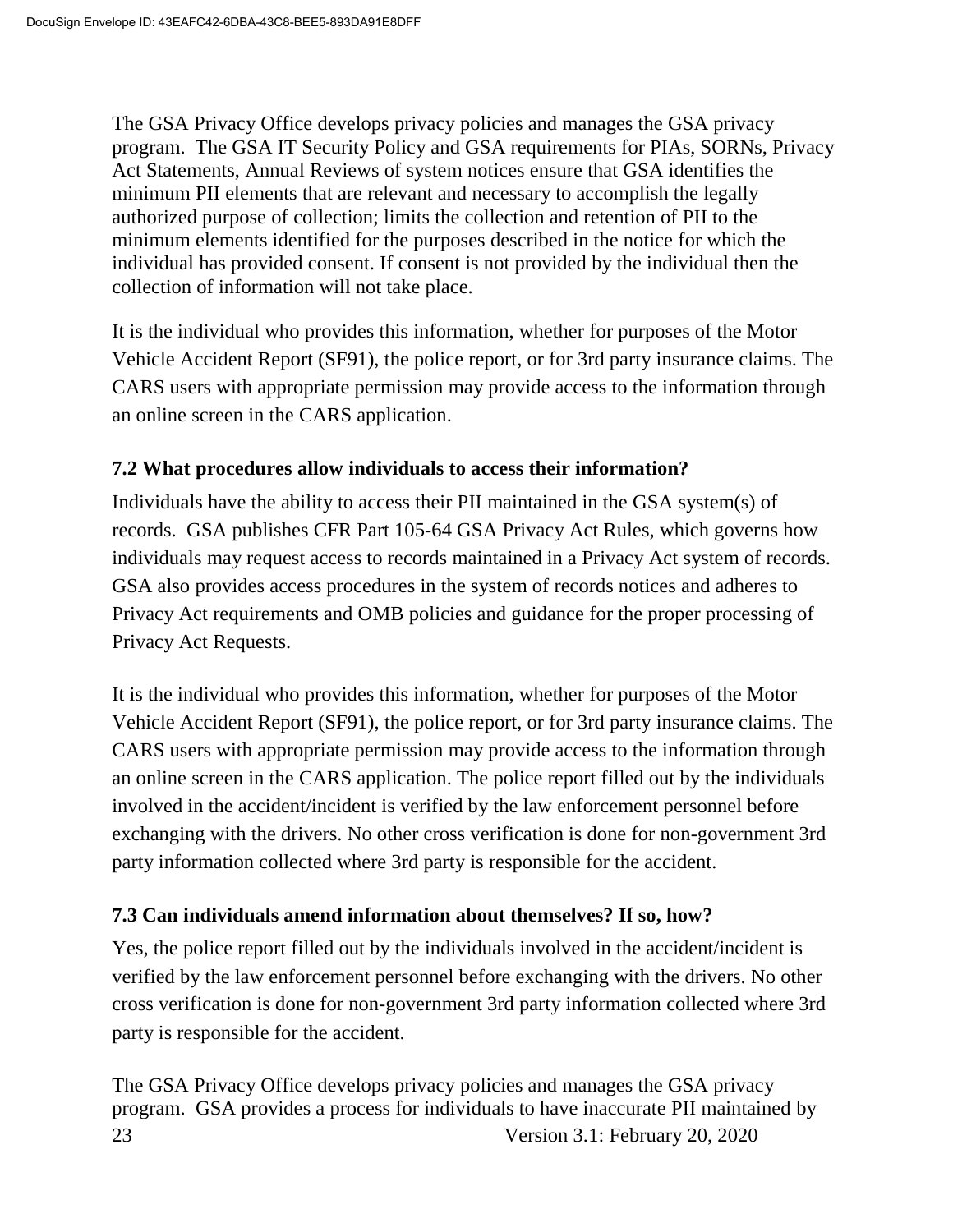the organization corrected or amended, as appropriate; and, establishes a process for disseminating corrections or amendments of the PII to other authorized users of the PII, such as external information-sharing partners, and where feasible and appropriate, notifies affected individuals that their information has been corrected or amended. More information about PII redress can be found in CFR Part 105-64 GSA Privacy Act Rules.

## **SECTION 8.0 AWARENESS AND TRAINING**

*GSA trains its personnel to handle and protect PII properly.*

#### **8.1 Describe what privacy training is provided to users, either generally or specifically relevant to the system, application, or project.**

The GSA Privacy Office develops privacy policies and manages the GSA privacy program. GSA has developed, implemented, and regularly updates, develops, implements, and updates IT Security Awareness and Privacy Training 201, a comprehensive training and awareness strategy aimed at ensuring that personnel understand privacy responsibilities. All GSA account holders electronically sign the GSA Rules of Behavior before taking privacy training exit exams. GSA privacy training includes targeted role-based privacy training for personnel having responsibility for PII and ensures that personnel certify acceptance of responsibilities for privacy requirements.

GSA mandates all employees to complete annual Security and Privacy Awareness Training. It provides training on how to Share Data Securely in a Collaborative Environment.

#### **SECTION 9.0 ACCOUNTABILITY AND AUDITING**

*GSA's Privacy Program is designed to make the agency accountable for complying with the Fair Information Practice Principles. GSA regularly checks that it is meeting the requirements and takes appropriate action if it is not.*

#### **9.1 How does the system owner ensure that the information is used only according to the stated practices in this PIA?**

24 Version 3.1: February 20, 2020 The GSA Privacy Office develops, disseminates, and updates quarterly FISMA reports and works with other program offices to respond to the Office of Management and Budget (OMB), Congress, and other oversight bodies, as appropriate to demonstrate accountability with specific statutory and regulatory privacy program mandates, and to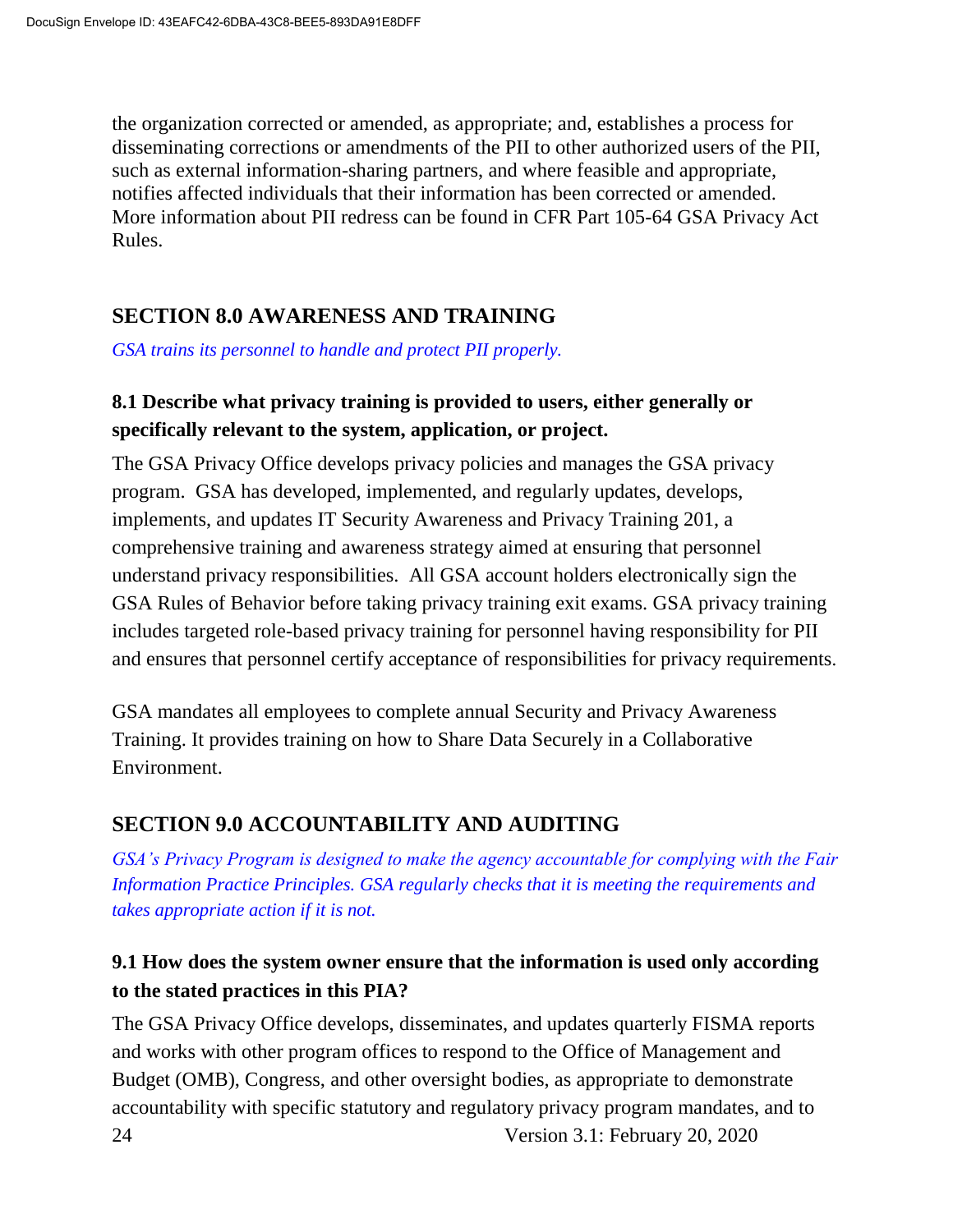senior management and other personnel with responsibility for monitoring privacy program progress and compliance.

FMS and CARS application is designed to operate based on user profile and permissions. Only authorized GSA Fleet AMC / MCC technicians are identified and allowed to access the application. FMS Regional Managers request the user access through an online FMS screen. The FMS central office personnel verify and decide whether to grant the permission required and authorize the use of the system.

<sup>[1]</sup>OMB Memorandum *[Preparing for and Responding to the Breach of Personally Identifiable Information](https://obamawhitehouse.archives.gov/sites/default/files/omb/memoranda/2017/m-17-12_0.pdf)* (OMB M-17-12) defines PII as: "information that can be used to distinguish or trace an individual's identity, either alone or when combined with other information that is linked or linkable to a specific individual." The memorandum notes that "because there are many different types of information that can be used to distinguish or trace an individual's identity, the term PII is necessarily broad." [2] Privacy Act of 1974, 5 U.S.C. § 552a, as amended.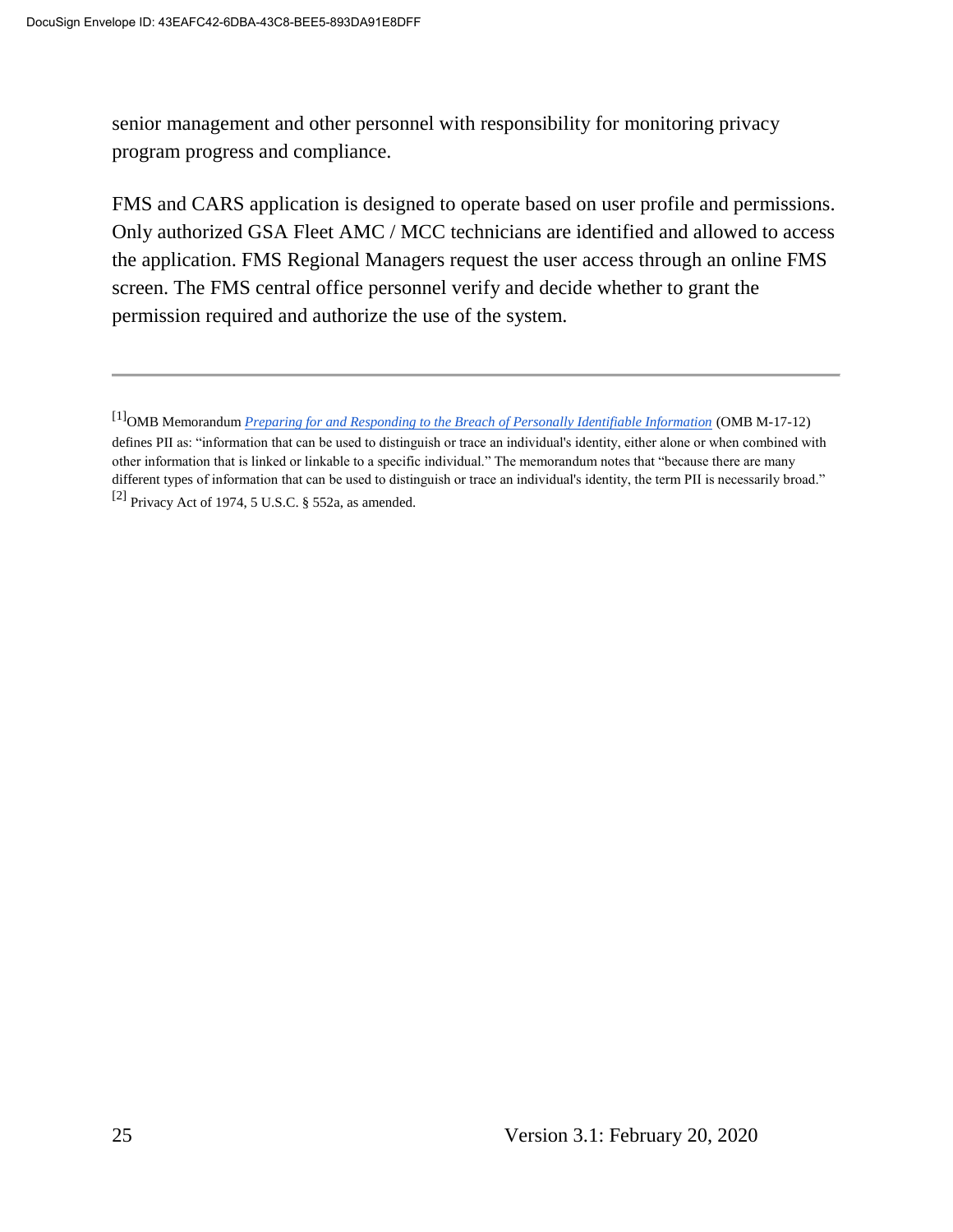| <b>Acronym</b>  | <b>Description</b>                                 |
|-----------------|----------------------------------------------------|
| AIE             | <b>Agency Incurred Expenses</b>                    |
| <b>AIM</b>      | <b>Acquisition Management Program</b>              |
| AMC             | <b>Accident Management Center</b>                  |
| <b>ARM</b>      | <b>Automated Remarketing Module</b>                |
| AT <sub>O</sub> | <b>Authorization to Operate</b>                    |
| <b>CAM</b>      | <b>Customer Acquisition Module</b>                 |
| CARS            | <b>Comprehensive Accident Reporting System</b>     |
| <b>CCTV</b>     | Closed-circuit television                          |
| <b>DRM</b>      | <b>Dispatch Reservation Module</b>                 |
| <b>ECMS</b>     | <b>Enterprise Content Management System</b>        |
| FAS             | <b>Federal Acquisition Service</b>                 |
| FedFMS          | <b>Federal Fleet Management System</b>             |
| <b>FISMA</b>    | <b>Federal Information Security Management Act</b> |
| <b>FIPPs</b>    | <b>Fair Information Practice Principles</b>        |
| <b>FMESB</b>    | Financial Management Enterprise Service Bus        |
| <b>FMR</b>      | <b>Federal Management Regulation</b>               |
| <b>FMS</b>      | <b>Fleet Management System</b>                     |
| <b>FMVRS</b>    | Federal Motor Vehicle Registration System          |
| <b>FPMR</b>     | <b>Federal Property Management Regulation</b>      |
| <b>GEAR</b>     | Government Effectiveness Advanced Research         |
| GSA             | <b>General Services Administration</b>             |
| <b>HTTPS</b>    | <b>Hypertext Transfer Protocol Secure</b>          |
| <b>ICR</b>      | <b>Information Collection Request</b>              |
| <b>LID</b>      | Login ID                                           |